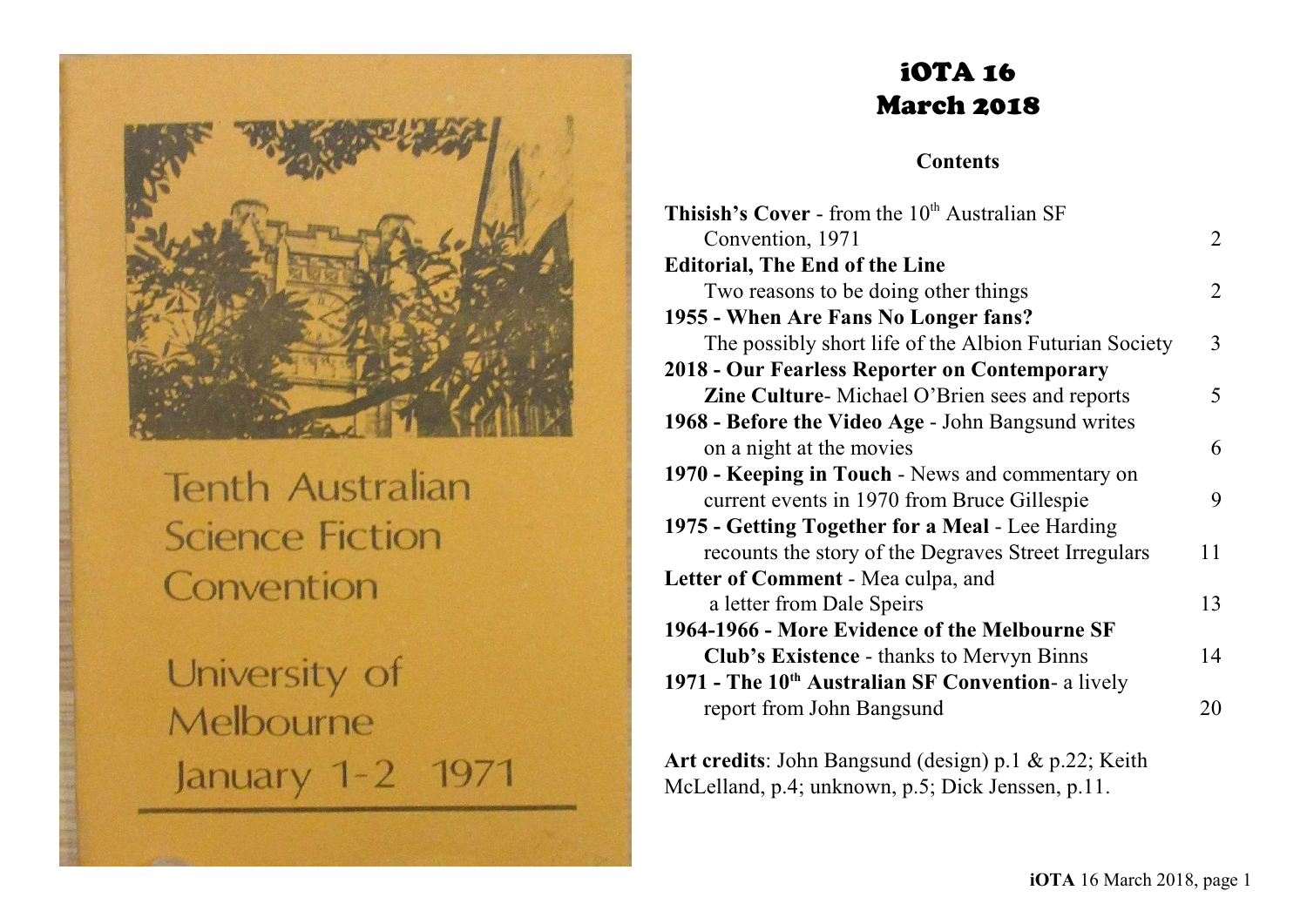*iOTA* is the little efanzine put together by Leigh Edmonds who can be contacted electronically, and in almost no other way, at [hhandc@hemsleypark.com.au.](mailto:hhandc@hemsleypark.com.au.)

This little efanzine is produced as a progress report on my project to research and write a history of Australian fandom, focusing on the period between 1956 and 1975. *iOTA* is a research tool and document, containing some of the material and thoughts that will be used in writing the history. It is also a place where I publish bits and pieces of the writing and art from Australia's fannish past to help introduce you to the rich vein of material that previous generations of Australian fans have left us. If you want more details about this history project you'll find them in the first issue of *iOTA* or an update in *iOTA 13*.

*iOTA* is more or less available from me for 'the usual' or issues of *iOTA* are put up on *efanzines.com* fairly soon after I've completed them.

## Thisish's Cover

Not a fanzine this time, but a convention program book. I found this in one of the Foyster boxes at Monash University among



many other convention booklets and other memory inducing stuff. I was going to use the cover for the 8th convention put together by, to look at it, Paul Stevens, but you will find, further into this issue, a report of the  $10<sup>th</sup>$  convention written by John Bangsund, so that cover seemed more appropriate. Besides, I reckon that John put that much more dignified program book together, so the cover and the report seem destined for each other.

# Editorial The End of the Line

I'm ceasing publication of *iOTA* at this point in time. There are two reasons for this.

The first is the lack of encouragement I get from the time and effort that goes into publishing *iOTA*. As the colophon above says, the point of this little efanzine has been as a research tool in the process of researching and writing a history of Australian fandom. Several issues ago I dropped the suggestion that a little egoboo in response would be appreciated because virtually none was forthcoming. Of late, the response I've been getting has been from people suggesting ways in which I can make *iOTA* better, and even offers of help. While I really appreciate these comments, I need more encouragement to continue than reminders that my grammar and spelling are less than optimall; or that I need to brush up on my photo improving skills. If all I was doing was publishing *iOTA* and not conducting a full research and writing project I would take up offers of help and suggestions without hesitation, but *iOTA* is not the core of the project and if it doesn't pay its way (in one way or another) it has to go.

For me, publishing *iOTA* has been invaluable because it has helped me to think about this project in ways that would not have occurred to me otherwise. On the other hand, I have to consider whether the time and effort I put into it might not be better spent just getting on with the research and writing. Since I have received so little feedback on whether or not this is a useful and interesting project for others I can only conclude that it is not.

On thistopic let me conclude by quoting myself fromthe letter column of the most recent issue of *Banana Wings*:

I am indebted to Jerry Kaufman for hisinsight about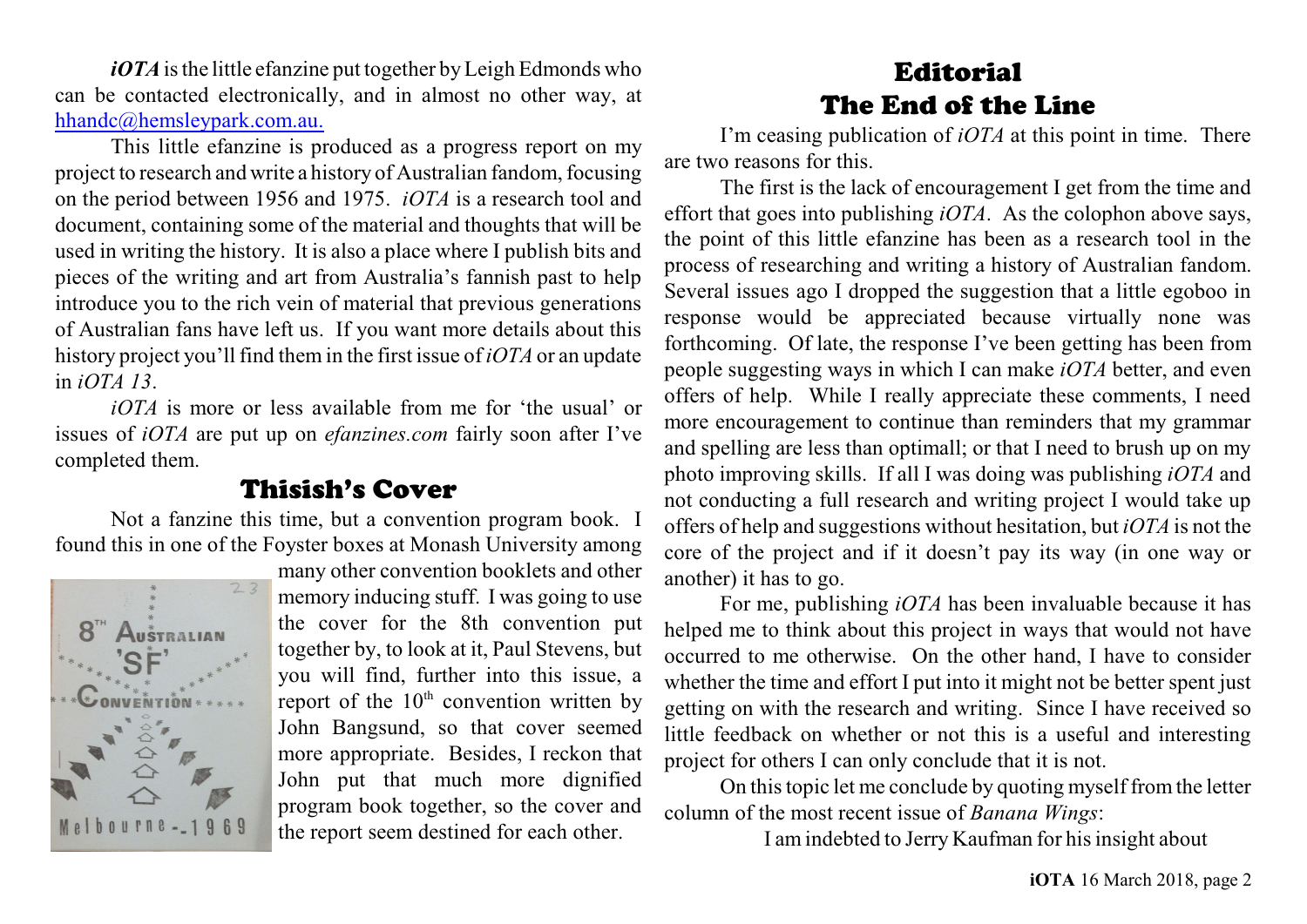[fandom being] a gift economy. He is right and I hereby confer upon him a fannish PhD for his thinking. The two go together - egoboo is the fannish currency and the making and giving of gifts like fanzines or letters of comment is the process by which that currency is minted. I leave it to fans much better at punning than I to put together the pun which, in its draft stage, goes something like: which came first, the chicken or the Egg o bu.'

The other reason for ceasing publication of *iOTA* at the moment is that opportunity has come knocking and when that happens only a fool would not open the door.

One (and perhaps two) potentially good history project have opened up and I need to explore them. This may take six months, it may take a year or longer. When I have finished them I will return to this history of Australian fandom project because it is too interesting from a personal perspective and because I think that a well researched and written history of fandom in Australia would also make a valuable contribution to the wider history of Australian society and culture.

# 1955 - When Are Fans No Longer Fans?

Here is a case in point of *iOTA* being a useful tool for considering the nature of fandom from the examples thrown up by the past of Australian fandom. It forces us to think about what makes a reader of stf a 'fan' rather than a fan or enthusiast.

I am coming to the conclusion that somebody might enjoy reading stf and have friends who also share that interest but that doesn't make them a 'fan'. I also think that groups what came together through fandom but cease to maintain contact with fans beyond that group cease to be part of fandom or be fans. This is not because these people cease to think of themselves as fans but because fandom is a collective enterprise and if one does not participate in that collective activity then one may be a fan but not a 'fan'. Some of you may disagree, but that's what the dialectic process is for.

This brings us to the Albion Futurian Society which may, or may not, have existed in Sydney in the 1950s. The following are two items published in *Etherline* in 1955 about meetings of a new group said to be formed in Sydney as a result of the troubles there in the first half of the 1950s. There is some question as to whether or not this is a hoax, perpetrated on outside fandom by one of two Sydney fans, certainly this is the conclusion that can easily be drawn from Vol Molesworth's history and Graham Stone's footnotes to it.

Either way, the real question is, by separating themselves from contact with the rest of fandom as a group, did the Albion Futurians remain part of fandom, of simply a group of friends who met each other through fandom and remained friends who met socially, occasionally. What happened to this group after these two meetings? Did they continue to meet and under what circumstances? If there is nothing further recorded of their activities we cannot know because, without historical evidence to tell us otherwise, their continued meeting may as well not have happened. That's the logic of historical enquiry for you.

#### **1955 ALBION FUTURIAN SOCIETY**

The inaugural meeting of the new club was held on Sunday, April 10<sup>th</sup>. In case you are wondering where Albion is it isn't a district - it is a historic name for Sydney and its environs. Foundation members felt that such a general name would not restrict membership to any particular district, and yet confine it more or less to Sydney.

The words 'Futurian Society' were added to the title because members are in general agreement with the policy and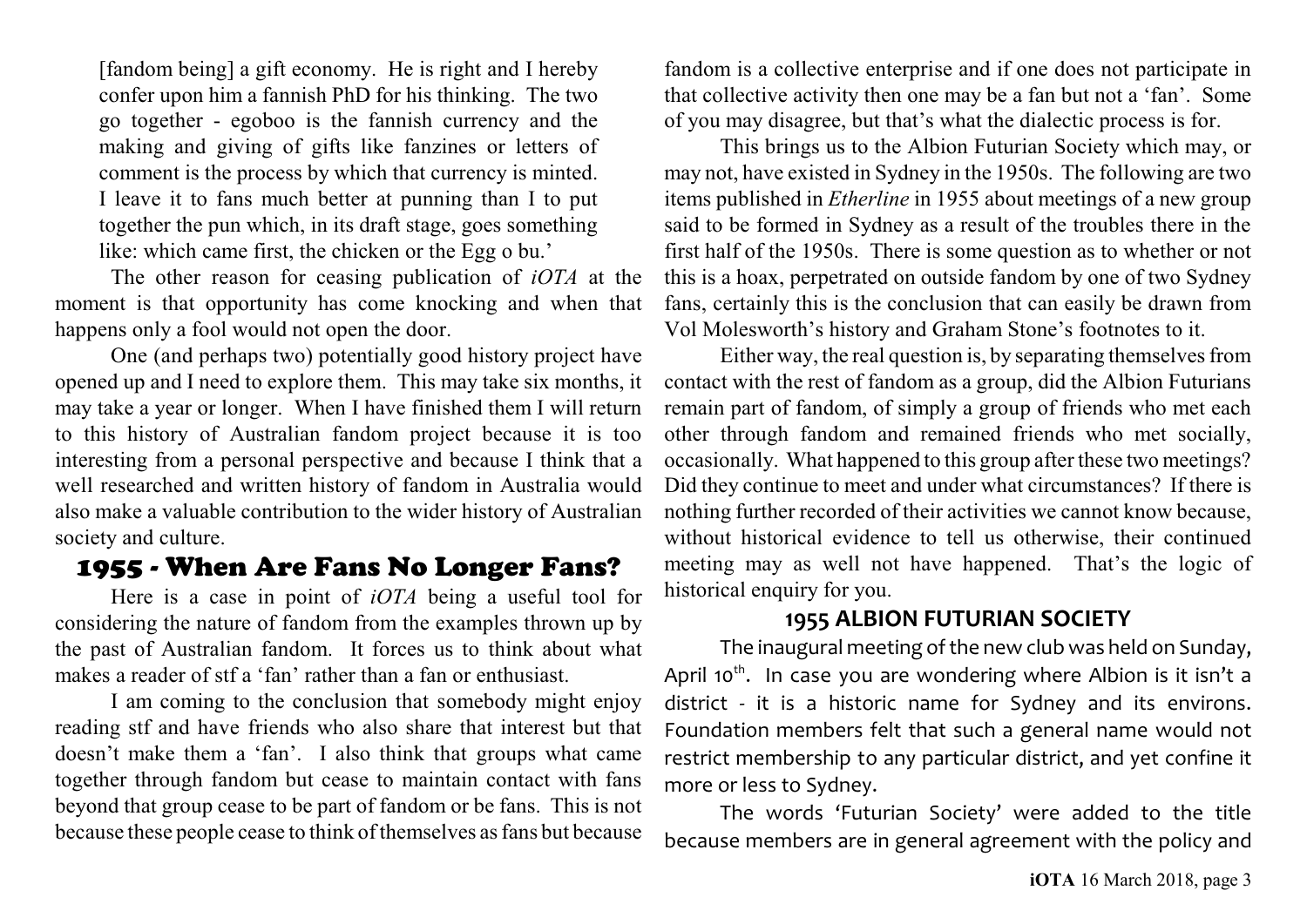aims of the Futurian Society of Sydney, which indeed are the aims of science fiction fandom anywhere.

The group was formed by seven fans who considered that the failure ofrecent efforts to secure unanimity in Sydney fandom emphasized the impossibility of doing worthwhile work under those circumstances.

Arthur Haddon was elected Director of the new Club, Neville Cohen Treasurer and Vol Molesworth Secretary. Half a dozen items were donated to form the nucleus of a library.

The bulk of the meeting was occupied with discussion of scientific and science fictional topics. While Neville Cohen, Bill Turnbull and Bruce Gore became deeply involved in radio astronomy, the rest toyed with the subtler theme of social responsibilities. Kitti Kaplun took out top honors of the night with her remark that the emancipation of women had created fresh social problems which had not been adequately met as yet.

Later in the night a play was taped, Bruce Gore having little difficulty in portraying the role of an ugly monster. Thanks to the ladies for a slap-up supper.

Vol Molesworth

*Etherline 50*, c. May 1955

**1955 ALBION FUTURIAN SOCIETY**

#### Meeting No 3

Who says all the strife and trouble in Sydney fandom has gone? Members of the recently-formed Albion Futurian Society viewed with alarm and deep suspicion the date set down for the 3<sup>rd</sup> meeting - Sunday, May 8<sup>th</sup>. It neatly bisected the birthdays of Mesdames Nicki Gore and Laura Molesworth. Outcome was the meeting turned out to be quite a party, with both Nicki and Laura

collecting attractive loot in the form of presents.

The fact that the 10 persons present were divisible into five males and five females was a further cause for alarm: the short sighted scurried for the works of Philip Jose Farmer, the longerrange planners for Ray Bradbury.

Despite these fears and tensions, the meeting went off very pleasantly, except for the regrettable incident involving Director Arthur Haddon, Bruce Gore, Tottie Kaplun, John Power, and a large bowl of cocktail frankfurt, which is best left in limbo. That Vol Molesworth is still the evil mastermind in back of Sydney fan intrigues was evidenced by that fact that (a) he was seen surreptitiously licking his fingers and (b) his collar was smeared with tomato sauce.

Guests Lee Taylor, Nola Davidson, Joy AndersonandLes Lee were impressed by a number of SF tape recordings played. While Marj Haddon, Nicki Gore and Laure Molesworth pored through a batch of 107 magazines just arrived from USA, Nev Cohen and Vol Molesworth discussed (or tried todiscuss)infinity, a subject which has a large number of points.

At 2AM it was decided to adjourn the meeting until May  $22^{nd}$ .

*Etherline* 51, c. June 1955



Keith McLelland *Etherline* 49

**iOTA** 16 March 2018, page 4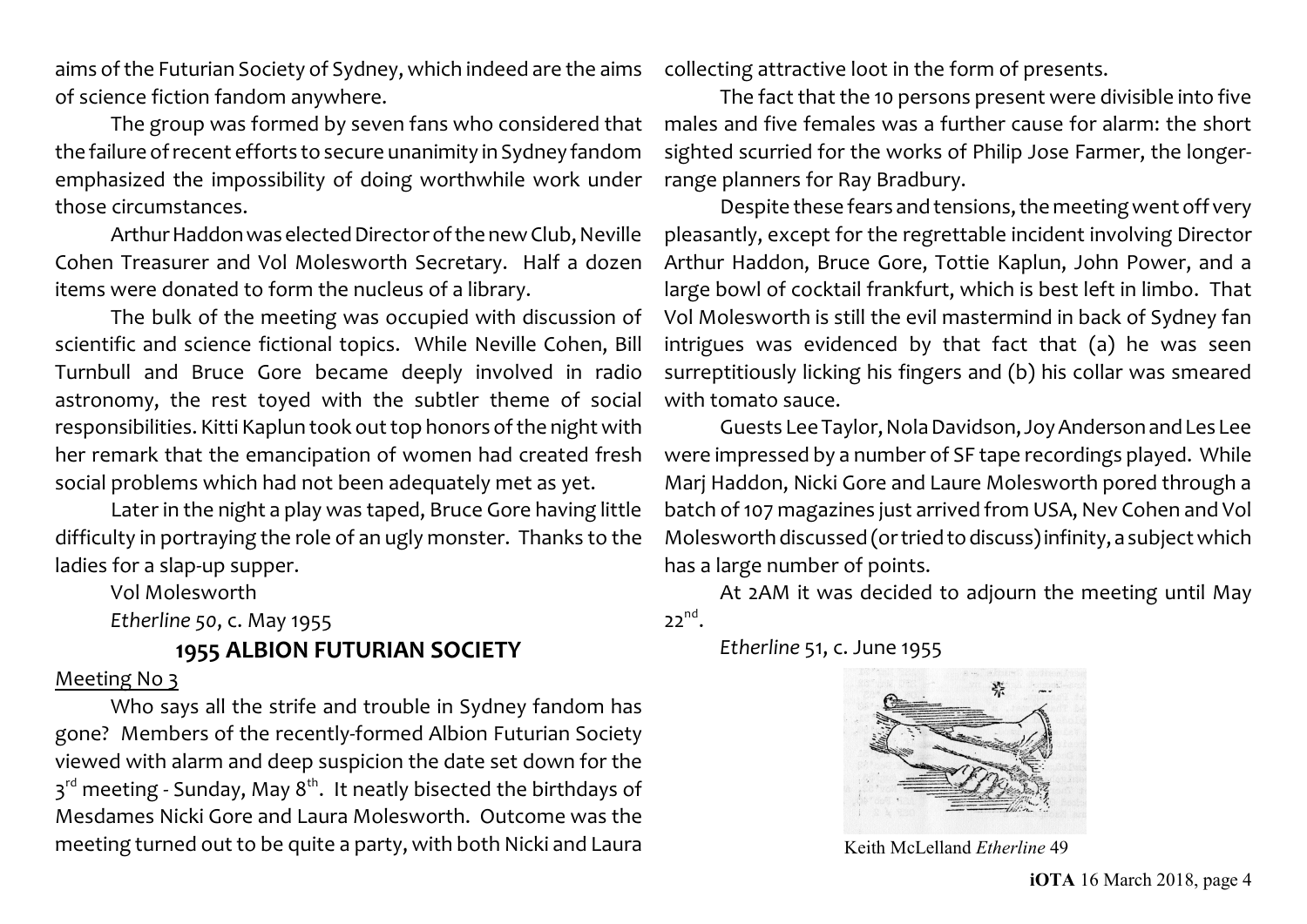# 2018 - Our Fearless Reporter on Contemporary Zine Culture

Here's a first for *iOTA*, a report on the current state of affairs not written by me and made possible by modern communications technology. Mike O'Brien, veteran of Australian fandom in the 1960s, mentioned on facebook that there was going to be a display of zines in Hobart and I asked him to write about it for *iOTA*. Much to my pleased amazement, he did.

## **ALL THE FUN OF THE FAIR, WELL SORT OF Michael O'Brien**

So I am reading the publicity hand-out for the Vibrance Festival, a 7 day street art festival (February 19-25th) happening in Bidencopes Lane in the centre of Hobart, and I raise my eyebrows when I read the following:

*SUNDAY Thylazine fair: 12pm-4pm*

*Get on down and snaffle up some zines for your collection withgreathomemadepublicationsfromHobart,Australia and the world! You'll find some local art-zines, comic-zines, poetry-zines and magazine-zines.*

I am familiar with the modern usage of'zine' from browsing in music shops, but I have never seen a gathering of such. Maybe I will drop in and browse, I think.

The next Sunday is partly cloudy but not inhospitable. Bidencopes Lane is a place I am very familiar with, having grown up just around the corner -- most days I would have passed it by or gone through it on my way somewhere downtown.

At first glance, the Street Fair part of the festival is in full swing, with all that you would expect. Rap music, coffee stalls, vegan snacks, ethnic delicacies and a whole slew of artists putting the finishing t o u c h e s o n colourful works of art that will brighten up the grey concrete walls of the laneway.

Walking on a bit further, one comes to a series of tables where the local zine publishers are hawking their wares. I would have been a bit surprised



if I could have seen into the future back in the day, because they are set up right outside where my back door was.

There are about five tables, all with their different sorts of product. Some are obviously fanzines to look at -- pretty similar to what we would have put out in the 1960s if we had access to word processors and colour photocopiers (undreamt of luxuries back then). Some were mostly amateur comic books, while at the other extreme some of them were on the verge of being Little Magazines or music review publications.

What was most interesting was what wasn't there. As I expected, there was no science-fiction, though some of the comics were verging on fantasy of various types. Most of the stuff was fairly G-rated, with none of the sex or gore that some artists of the past had drenched their work in. Neither was there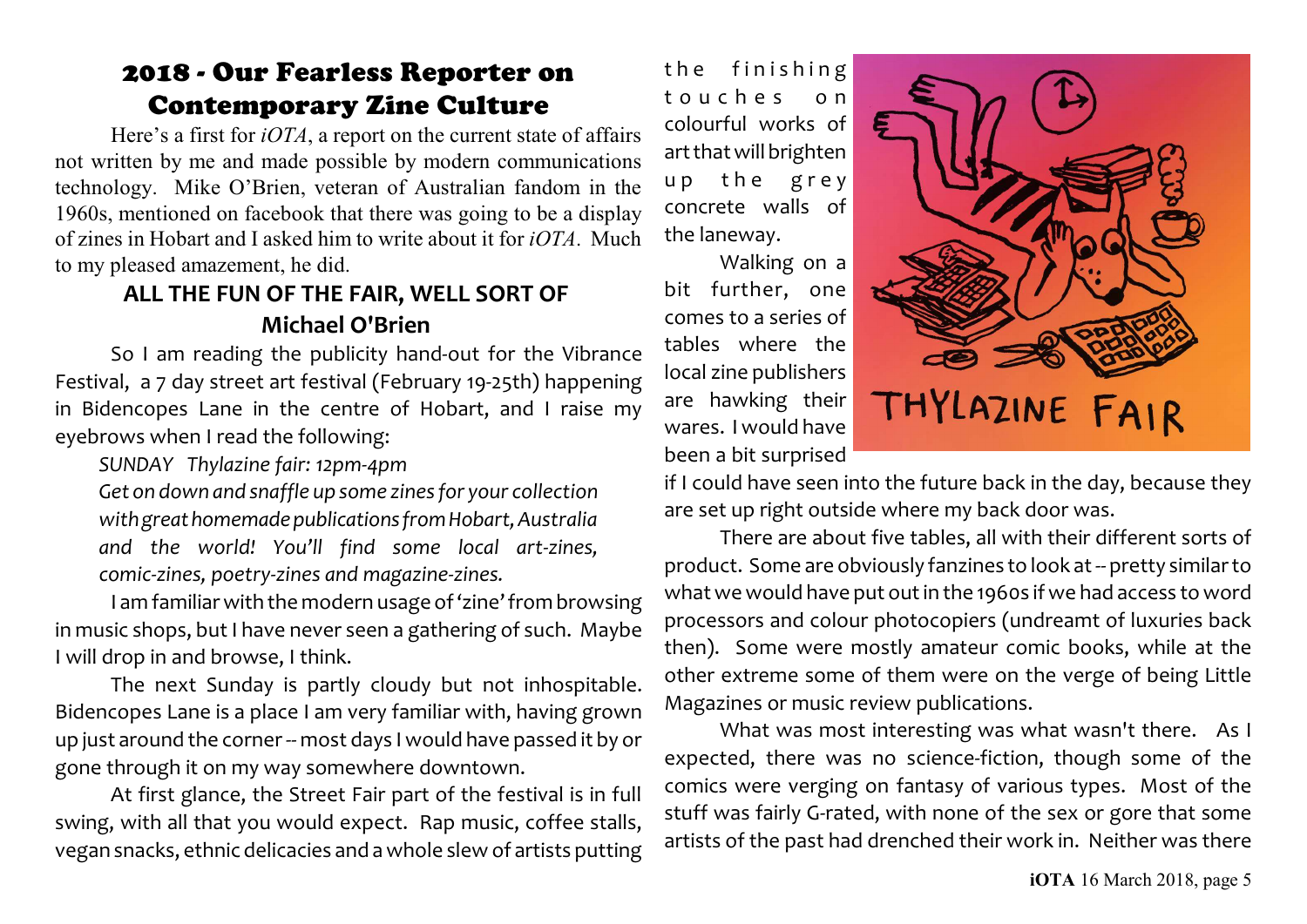

much political stuff, though one title Dandelion Roar ('art and writing by young Hobart folk') h a d s o m e pro-ecology articles. It was pretty much what you'd expect from a crowd that skewed to the younger end

From the Facebook page for Dandelion Roar

of the population. I guessed that most of them were about 20, plus or minus a couple of years. Moving along to the end of the row, I paused to chat with one of the older members of the group. Paul Peart Smith is a softly-spoken black man who used to work as a professional illustrator. Now he was selling his own quirky comics, with titles like B.U.M. (for Big Ugly Monster). Its simplicity made it feel over priced at \$10 but I bought a copy and wished him well for the future.

I didn't attempt to engage any of them in conversation with a view to explaining how we did things in the 1960s. I doubt a lecture on the problems of hekto or the delights of slip-sheeting would have found a receptive audience, any more than a description of black and white television would have meant anything to them. Suffice to say that the past is a different country ... and we did things differently there.

Michael O'Brien, 2018

### 1968 - Before the Video Age

Here's a piece that really needs no introduction because it speaks for itself. However, a brief explanation might be necessary for those among us who do not remember the age before video recorders, dvds or on-line streaming. In those long forgotten days the kinds of activities written about below (but not the chaos) were necessary to see anything that wasn't being shown on cinema screens or on the tv or anything much to do with stf, fantasy or horror.

#### **ONE FLASH AND YOU'RE ASH, BUSTER**

Paul Stevens tracked down a bloke who owns an almost complete run of the old Universal serial, FLASH GORDON. For various reasons I will not identify him; let's call him (hm, what's something original?) Mr X.

With Paul I visited Mr X to see if there was any chance of screening the film for the MSFC's Fantasy Film Group. There was indeed. Mr X stated his price and terns, all of them eminently reasonable. They included the condition that he be allowed, if not to show the film himself (since he was a qualified professional projectionist), at least to sit in the projection booth with his precious film.

(I pause, lest there be any misapprehension, to point out that Paul is the Film Group Secretary and Ihis typist, chauffeur and witness, when available.)

Paul had already discussed with the owner of he Astor Theater, St Kilda, the possibility of hiring the place for Film Group screenings, and had reached an agreement with him. I shall refer to him as Mr Thanatos (not to protect the innocent, but because I can't remember his Hellenic-type name. (Mr Poneros? No, I'm guessing.) Paul had also discussed the matter with Mr Thanatos's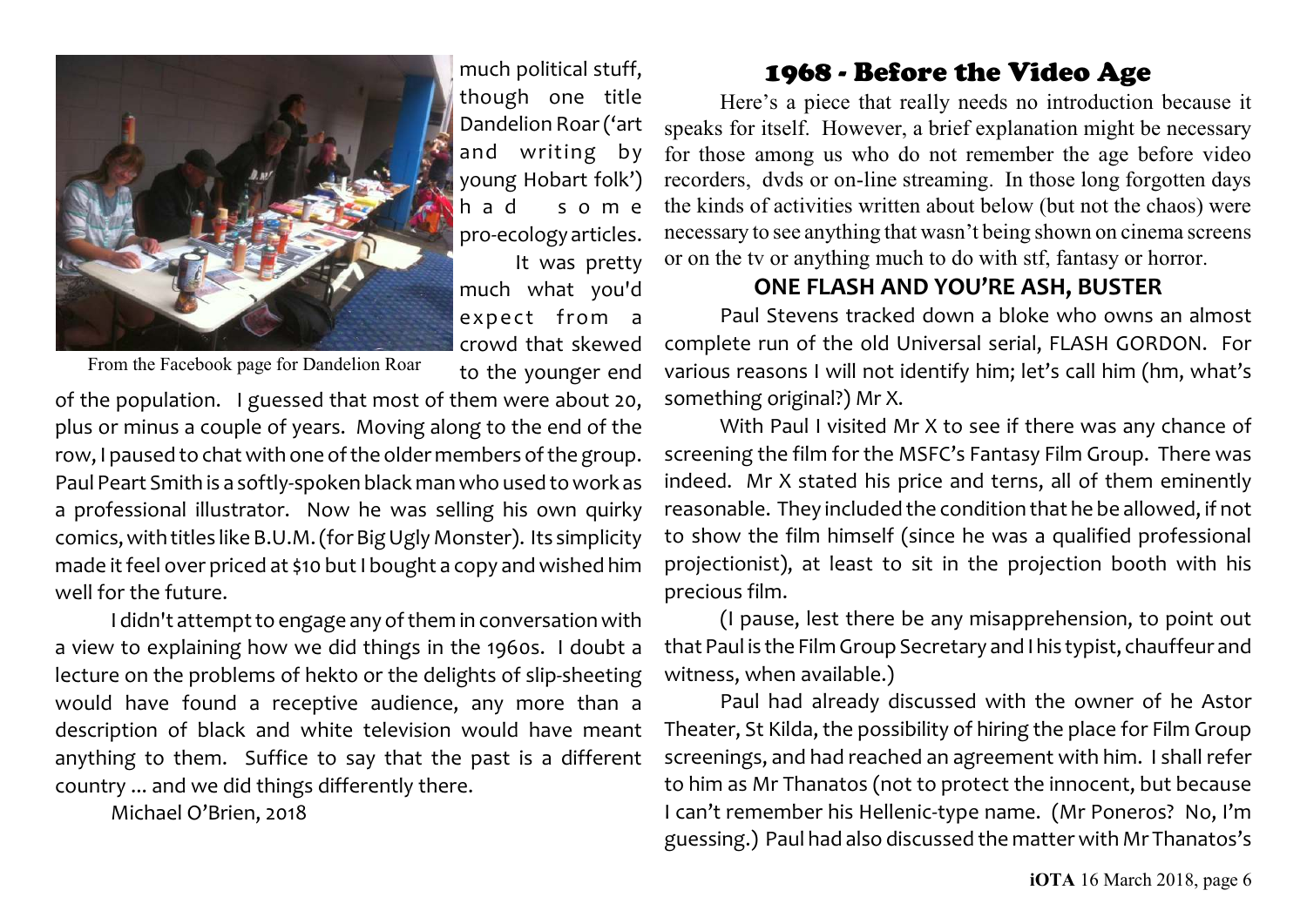projectionist, a septuagenarian named (No covering-up here; he can fend for himself) Wally Waterford, and failed miserably to come to any agreement with him on certain points. Mr Waterford, you see, hates horror films, and finds it difficult to discern the difference between science fiction and horror. Paul at one point rather tactlessly mentioned that he would love to screen FRANKENSTEIN sometime - and was nearly ejected bodily from the theater. Now you know, and I know, that FRANKENSTEIN is a science fiction story, a quite important and eminently respectable literary work that has supplied the basic plot for a myriad other stories since, and that it is worthy of study no matter in what form it is presented. But try explaining that to a seventy-two-year-old average Australian illiterate to whom the word Frankenstein means horror-monsters-JD's-wreckingtheaters-at-midnight-shows.

At first we were under the impression that we would be watching sixteen episodes of a serial, but Mr X advised us that he had spliced the episodes, cutting out the introductory sections, so that they made one continuous film of just over two hours running time. Paul was relieved to hear this, and only hoped that too many people wouldn't turn up at 7.30, the advertised time.

At various times on the day of the screening I had the feeling that something would go wrong. We would have an attendance of fourteen and Paul would have to flog his sf collection to pay the bills; or four hundred, mostly local larrikins, and they's wreck the joint. Or that somewhere in the film there's be a monster and Wally Wwould stop the film and order everyone out. You know the sort of bad feeling you get when you've taken a risk on something, and you're terribly confident of it working

out, but as the time draws near ... like that.

On behalf of the Club, Paul had taken a risk - a big one. Club finances for years have been minimal - at the best of times we've been hard put to it to find even the modest rent for the cobwebbed firetrap we are pleased to call the Clubroom- and part ofthe problem has been the Film Group. More often than not the Group's 16mm screenings at the Club have lost money - and who can be blamed for staying away from our primitive shows, with their dusty, drafty, cigarette-smoke-laden auditorium, rickety old seats and fuggy sound system? Deciding whether or not to attend a show at the Club has been almost as difficult as deciding whether to watch a film on commercial television.

So all honor to Paul for taking the risk of arranging a fullscale 35mm show in a proper theater.

By 7.30, after a last-minute panic when we realized that a program-cum-propaganda sheet hasn't been prepared and tore about typing stencils, running them off and thanking the fannish ghods that we hadn't haired a theater on the other side of town, it looked as though Paul's gamble was about to pay off. There were about sixty people in the Astor's foyer within a few minutes of our arrival, and half an hour later more than double that number.

Mervyn Binns was signing people up as Film Group members almost as fast as he could write, and I was folding he propaganda sheets and wondering where the hell all these people were coming from, when there was a bit of a commotion and I observed that Paul has turned a deep shade of blue. Diane came over to me. 'Bloody Projectionist,' she said. 'He's locked the film in a box and gone home!'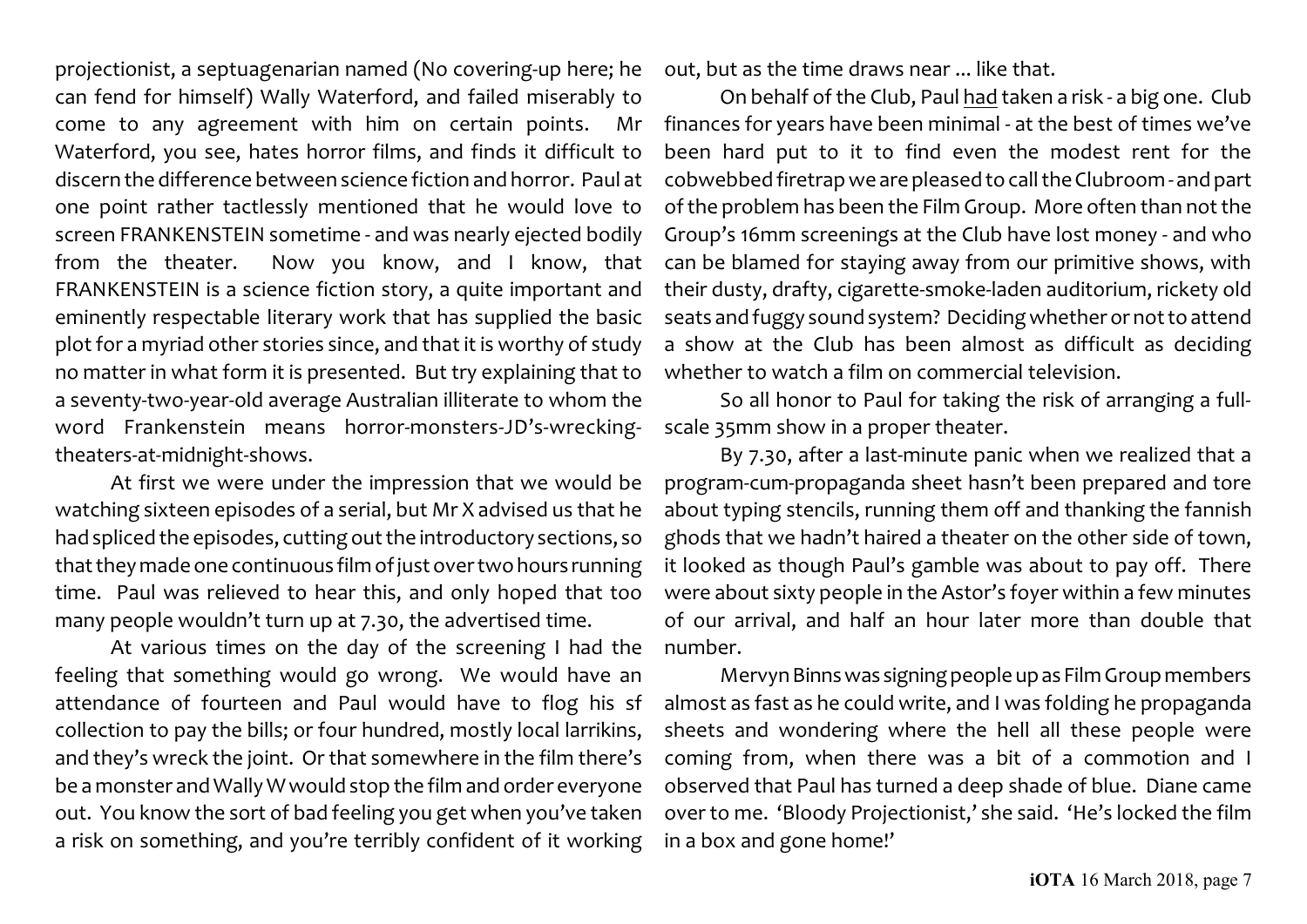Well, I'm not too sure whether that bit actually happened of whether Mr Waterford just threatened to go home, but the fact is that for the next half an hour all seemed lost. Mr Waterford had half a dozen stories, and none of them seemed terribly reasonable. He wasn't allowed to have anyone in the box with him - it was against the law - and even it we had arranged for Mr X to be in the box (which he claimed we hadn't) it was still illegal. The film was of the old nitrate type - he couldn't use it unless there was a fireman on duty in the theater. Mr X wouldn't let him run through the films before showing it, obviously proving (to Mr W's satisfaction anyway) that it must be in a dangerous condition.

The arguments drifted down to us from upstairs. We appealed to Mr Thanatos to honor his (verbal, worse luck) contract with us and proceed with the show. He just shrugged. He had hired the theater to us for the night; we were in the theater, he could do nothing more.

Eventually Paul had to tell the audience that the showcould not proceed 'due to technical difficulties', but that if everyone was willing to go to another theater, Mr X was willing to show us the film. Everyone was willing. It takes more than a lunatic projectionist to upset a dedicated film fan. So, as Mr X busied himself in a phone booth across the road trying to find us another theater, the crowd milled around in the foyer. Some discussed incendiary techniques, some pondered methods of killing theater managers and projectionists which would look like accidents afterwards, others - about thirty of us - debated the logic of the situation with Mr Waterford, who had (with incredible foolhardiness, if he really believed we would destroy the theater at the first sight of a monster) descended to the foyer. 'I've been

a paratrooper, luv,' said some character we'd never seen before to Diane, 'and me mate's a commando. Who do youwant us to do in? Just say the word.' Diane was tempted, but wisely refrained from saying the word.

Then a delightfully absurd thing happened. Mr X returned and mounted the staircase to address us. Mr Waterford followed him, and they stood, on either side of the bannister, like a couple of rival politicians on the hustings, each telling us in the most dignified terms why the other was, if not a dangerous lunatic, at least a nasty spoilsport. We learnt for the first time that in examining a cartoon that was to be shown before the main feature, Mr Waterford had managed to break the film in four places. Naturally, Mr X would not trust him with his priceless film. 'Priceless my foot!' said Mr Waterford, 'You can imagine what condition the film is in if he won't even let me look at it!' And so on and so forth, with all of us cheering and booing alternately, just like a matinee crowd.

Finally we all piled into cars and headed off for Toorak, where Mr X had found for us an obliging friend with a private theatrette. Which seated forth-eight people. Somehow we packed in, about a hundred of us. On the way in, so they tell me (Diane and I were among the last to arrive), a chap stopped everyone with a melodramatic gesture and said, 'Okay, I'm the projectionist here, and it there's anyone in the theater I'm not showing the film!'

(We found out later that this man's name was Fred Smoot. He enjoyed himself hugely and swore he would be using the night's incidents for a sketch in his show at the Chevron. We have no way of telling whether he did, nor to what effect. Sf fans don't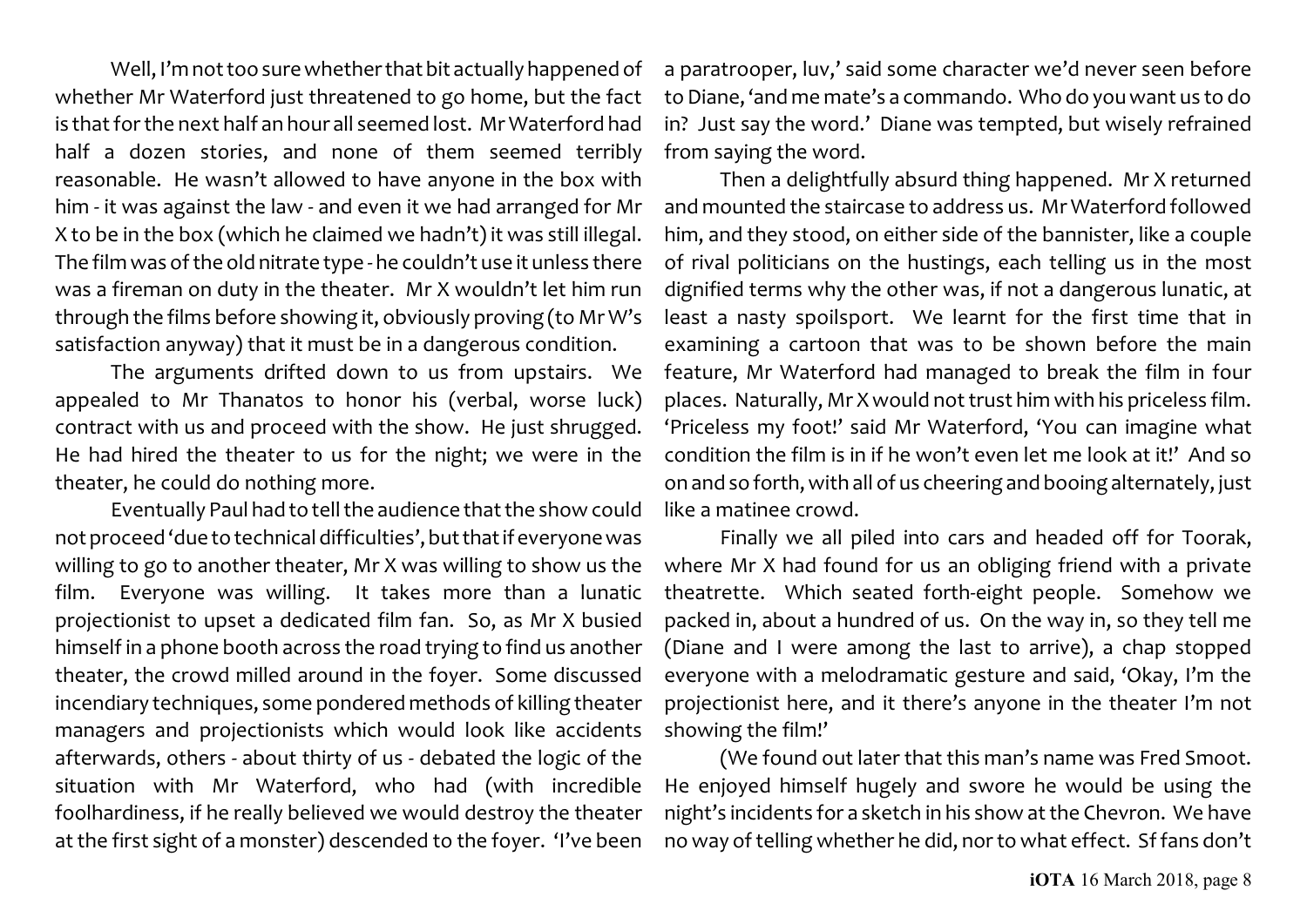patronize night clubs to any large extent. I mean, you're either the kind of person who goes to night clubs or the kind of person who pays 70¢ for *Analog*. It's hard to do both.)

FLASH GORDON was fun. We knew it would be. The film was in superb condition. But... well, it was all a bit of an anticlimax after the entertainment we'd already had that night.

The most important result of Paul's magnificent gamble is, of course, that the Melbourne Fantasy Film Group now lives. Not only does the Club look like having a financial backer, but the Group itself could become quite a significant thing in its own right. We have booked the Plaza Theater at Newport for our next show on  $17<sup>th</sup>$  October, and we hope that in time Newport, Vic, will become as synonymous with fantasy films as Newport, RI, is with jazz.

Naturally, with our luck, on 17<sup>th</sup> October we'll probably all turn up at Newport and find that the theater (which has been converted downstairs into a dance hall) has been hired out for an Italian wedding reception, or a Seventh Day Adventist ball, or ...

John Bangsund

*The New Millennial Harbinger* 1, ANZAPA mailing 1, October 1968.

# 1970 - Keeping in Touch

The converse of The Albion Futurians - if they existed - are those fans who live in social isolation but are active in fandom nevertheless, using the technologies of the time available to them. Here is Bruce Gillespie, at the beginning of his career as an indominable fanzine editor, typing away in his lonely flat in Ararat, far from the growing fannish community in Melbourne. Even so, in his isolation Bruce was building up the kind of communications network that was to sustain him (and he it) for another half century (we hope).

## **I MUST BE TALKING TO MY FRIENDS**

Friends in Melbourne have finally sent me some information about the 10<sup>th</sup> Australian Science fiction Convention, to be held in Melbourne on January 1 and 2. Details are still not very precise; here's what I know. The convention will be held on the grounds of the University of Melbourne, Parkville, and it's a lot easier to find than the Capri Theater, Murrumbeena. The auction will be held in two segments, each half an hour long; there will be no films, but Paul Stevens is arranging a special film program on January 3; and for the first time in Australia there will be a masquerade ball on the night of January 2. In the hands of John Foyster, Lee Harding and Leigh Edmonds, this should be the most relaxed, unusual convention for some time. Attending membership is \$1.50 until December 1, \$2.50 after that, and \$3 at the door. Obviously you should pay before December 1. Nonattending membership is \$1. Payment to Leigh Edmonds, PO Box 74, Balaclava, Victoria 3183.

The Ditmar Awards news does not please me quite so much. As you may have worked out in SF COMMENTARY Numbers 11 and 12, many people felt that the rules should be tightened and clarified so that this year's results can never be repeated. These reforms have not been carried out. The nomination form for the Ditmar Awards 1971 reads very like the form issued at the last Convention. There are some amendments, none of them helpful. The 'Best Magazine' category has been deleted, for reasons I cannot work out. The 'Best International Fiction' category is still a farce. First preference is still given to the first publication of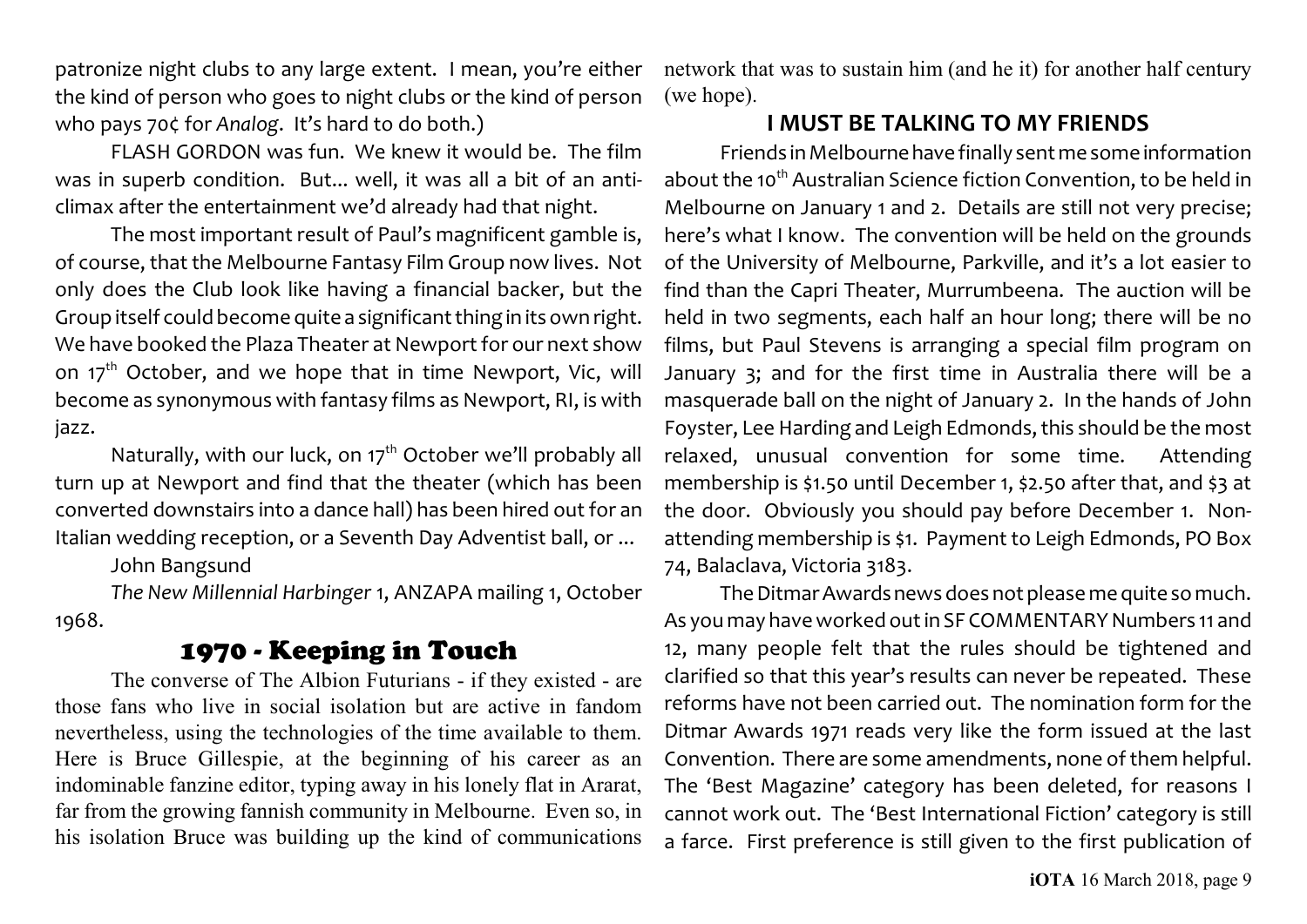overseas works, instead of 'first edition freely available in Australia', an amendment which would have been more sensible. Several people have been talking about SLAUGHTERHOUSE FIVE (Kurt Vonnegut Jr) as a contender for the Ditmar. It is ineligible because the first American edition, unavailable in Australia, was published in 1969. It may have been published between 1st September and the end of the year, but it is impossible to tell from the book itself. The first freely available edition was the British one, which only came out a few months ago. On the other hand, I happen to know that Aldiss' BAREFOOT IN THE HEAD was published in the first week of October 1969...

Even more ridiculous is the provision that 'Committee members of the Tenth Australian Science Fiction Convention will be ineligible to receive awards'. This cuts out the obvious winner of the 'Best Australian Fanzine' category - NORSTRILIAN NEWS published by John Foyster and Leigh Edmonds. It cuts out the only possible winner in the 'Best Australian Fiction' section - Lee Harding's THE CUSTODIAN,one ofthe finest stories of the last five years. As I can't vote for it, I'll probably vote 'No Award' in this category. I'm only halfway through reading the magazines at the moment, but I don't think this will have much bearing on my choices for 'Best International Fiction; 1. BAREFOOT IN THE HEAD (Aldiss). 2. THE TIME MACHINE (Lanagdon Jones (Orbit 5). THE ASIAN SHORE (Thomas M Disch) (Orbit 6). 'Best Australian Fanzine' - Well, ahem, since you can't vote for NORSTRILIAN NEWS or RATAPLAN, then the obvious choice is ...

Perhaps I've lost some friends here, but the matter is important, as many people pointed out to me after the Easter Convention. The awards are still open to hopeless mixups. This year there will be a Nomination Form, released sometime after December 1, so there won't be any surprise results. But still, it's not good enough.

Melbourne fandom is booming in other ways as well. The Melbourne Science Fiction Society was renamed 'The Nova Mob' at the second meeting, on September 4. Yours truly non-led a discussion on Philip K Dick, which improved into a general party at John Bangsund's flat in St Kilda. I did hear people talking about science fiction, and even Philip Dick, so the occasion was not altogether wasted. About 40 people attended, and I've heard that about 20 of them turned up at the Degraves Tavern in Melbourne for the third meeting. John Foyster talked on his feet (literally) and people drank a lot. I've not heard where November's meeting will be. The one meeting I've been to was great fun, and let's hope other meetings continue in this way.

Welcome news, but not completely unexpected, is the return of John Bangsund to Melbourne fandom. And what a return. Publication of THE AUSTRALIAN SCIENCE FICTION YEARBOOK and THE AUSTRALIAN SCIENCE FICTION DIRECTORY; by the end of the year, organization of Parergon Books (that is the right spelling, John), promised publication of SCYTHROP 22, form about that, letters about this. We've heard it all before, but if John has come though the last bout of gafia unscathed, I'm sure we cane expect further great performances for some time to come. The ASFY will feature articles by Ursula K LeGuin, George Turner and myself as well as many others, and will cost \$1. Further details from John Bangsund, Flat 1, 8 Bundalohn Court, St Kilda 3183.

Also welcome news is the kind publicity this magazine has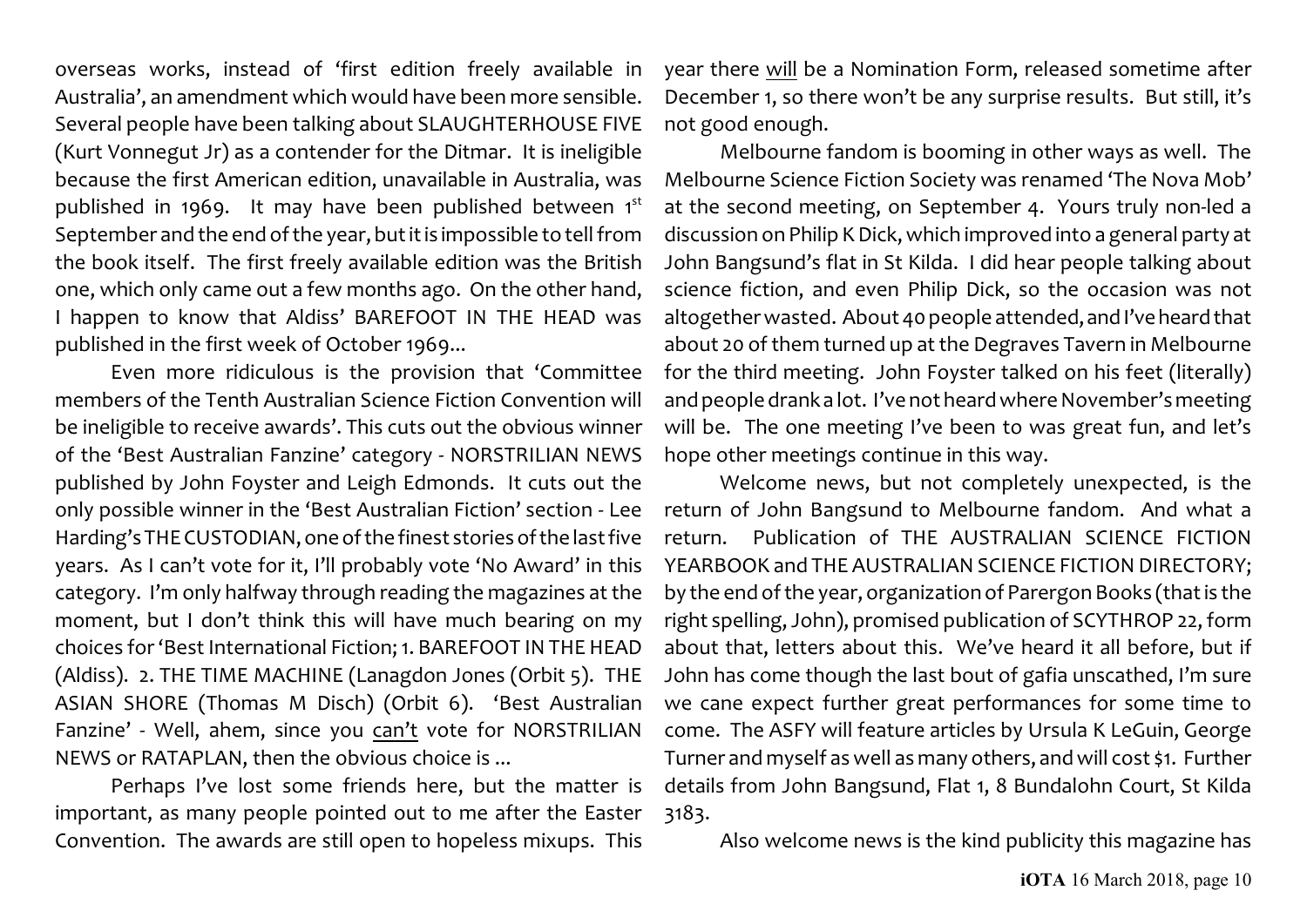been receiving. P Schuyler Miller reviews S F COMMENTARY 9 in a recent ANALOG (100,000 readers) and David German dedicated his fanzine S F WAVES to this magazine. Virginia Carew featured the magazine in the prospectus for the latest Secondary Universe Conference. Charlie Brown continues to keep the light glowing in America. Our steadfast friend, Harry Warner Jr, talked about Australian fanzines in the most recent RIVERSIDE QUARTERLY. Thanks to everybody who helps to keep the banner high.

Talking of the mailbox - here's a letter from Our Favorite Author, and it's a letter that raised as many questions at it solves:

PHILIP K DICK (707 Hacienda Way, San Rafael, California 94903. USA)

...

(Bruce Gillespie, *SF Commentary* 17, November 1970)

# 1975 - Getting Together for a Meal

This issue seems to be developing a couple of unintended themes. One is what we can know and not know about events of the past and the others is fans as social beings, at a distance and in person.

On the first topic; most fans who were active in Melbourne in the first half of the 1970s will have had dinner with other fans at Degraves Tavern at one time or another. It was the place where, weekly, Melbourne fans and visitors from out-of-town got together and the 'dread chip thief' plied her (and his) evil trade. As Lee points out here, it was also at this venue, under another name, where the revival of Australian fandom in the mid 1960s, was planned. (Perhaps the National Trust needs to give the place a heritage listing.)

On most evenings Degraves Tavern was fun with much convial conversation helped along by Henry's rough red. However,



Dick Jenssen, *Etherline* 054

there was very little written about it so, did it happen? There is more historical evidence of the existence of the Sydney Thursday Night Group in the 1950s because they published a weekly round-robin fanzine. Could this article, written by Lee Harding and published in *Fanew Sletter* in 1975, be a hoax, as the Albion Futurians might be?

The second point needs little analysis, at the moment anyhow. Fans, like most humans, like to share each other's company and we like to

do it with food and grog. Jenny's Cellar and Degraves Tavern were ideally suited for this weekly social ritual. There was nothing formal about these gatherings, they happened by common consent and might have continued indefinitely has not Henry decided not to open in the evenings. When Degraves Tavern closed Melbourne fanslooked for other places to gather, but it was never quite the same. I'm told that there are still weekly gatherings for a meal in Melbourne, I wonder if they are as much fun.

# **THE DEGRAVES STREET IRREGULARS**

## **Lee Harding**

It is nearly four years since Melbourne science fiction fans (and their friends) began meeting informally at a downstairs bistro. From humble beginnings the word eventually spread and interstate visitors are always welcome at De Graves on Wednesday evenings.

In 1966 the place was known as Jenny's Cellar and sported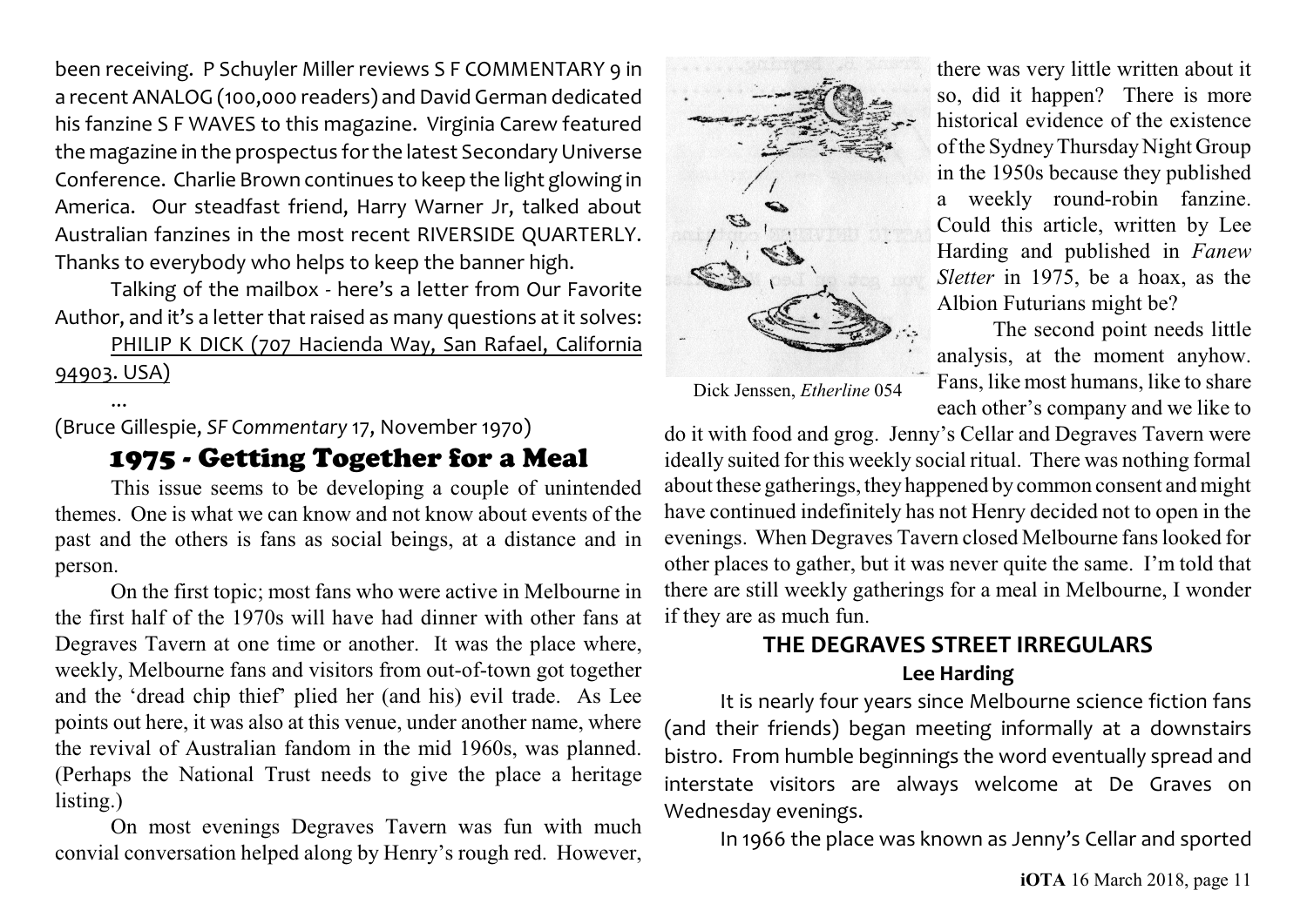a full licence and an a la carte menu. Some of us can still recall a couple ofriotous 'meetings' held there when the 1966 Melbourne SF Convention was being 'organized'. Shortly after the place changed hands and name and became known as De Grave's Tavern. The food became self-service and mainly middle-eastern in character: plenty of pasta, moussaka, and stuffed peppers, as well as the more common fare of fried fish, fillet steak and etc. Fans continued to use the place on and off; the food was cheap and pleasant, and Henry's house wines very agreeable.

Early in 1971 I joined Mervyn Binns in an office somewhere in Elizabeth Street and we set about the business of getting Space Age Books off the ground. I had lived for the past ten years in semi-rural surroundings at the base of Mount Dandenong; commuting daily to the city gave me an opportunity to see some of my sf buddies more frequently. I took to staying back in the city on Wednesday evenings and dining at De Graves, which was convenient and inexpensive. I mentioned to Leigh Edmonds that it could be generally noised about that I would be there every Wednesday, and that anyone who wanted to eat and chat would be welcome.

So it all began. As I recall, Leigh was one of the first to join me for the occasional dinner. Then there was John Bangsund and his (then) wife Diane, and one or two others. The idea spread slowly, but once it caught on there was no stopping it. Now, nearly four years later, we sometimes have twenty or thirty people turning up; sometimes only half a dozen. Some of the old guard have gone, others appear very infrequently. Everyone seems to enjoy the atmosphere, and the occasional visitor from interstate has a place to go on Wednesday evenings where he can meet and talk sf if he feels like it ... or just eat and booze.

Perhaps the most agreeable feature of De Graves is the atmosphere. The place is mostly deserted, except our table (tables?): Henry has a capacity lunch-time house, filled with businessmen, but the evenings are sparse. Through the years he has worked hard to look after our interests, although if pressed he could no doubt deny this with his customary insincerity. Of late there have been a few changes made, some of which have caused long faced among the Irregulars. It was bad enough when chips were taken off the menu - most of us would have preferred the price to go up rather than lose our favorite fare - but of late the wine has been, well, not so reliable as it used to be. Or perhaps we are getting older?

A few of us hope that a night at De Graves can be arranged for a select group of fans sometime before or after AUSSIECON. I'm sure that our visitors would be impressed by the very special qualities we have come to enjoy at Henry's Bistro.

Sometimes the origin of things gets lost in the muddle of fan history. For this anniversary issue of FANEW SLETTER it would be nice to get things in the proper perspective: Now you all know how it began. Over the years, quite a few fanzines have littered the tables at our jolly meeting place; none have achieved such a remarkable record of regularity as the one you are reading now. I hope that FANEW SLETTER continues on for many more years, growing from strength to strength as our editor becomes more expert with his product, and as the sun slowly sinks into the west we must reluctantly say farewell to Henry's Bistro ... where the food is nearly always okay, the atmosphere is very special, the wine is always passable, and the cultivated insolence of the maitre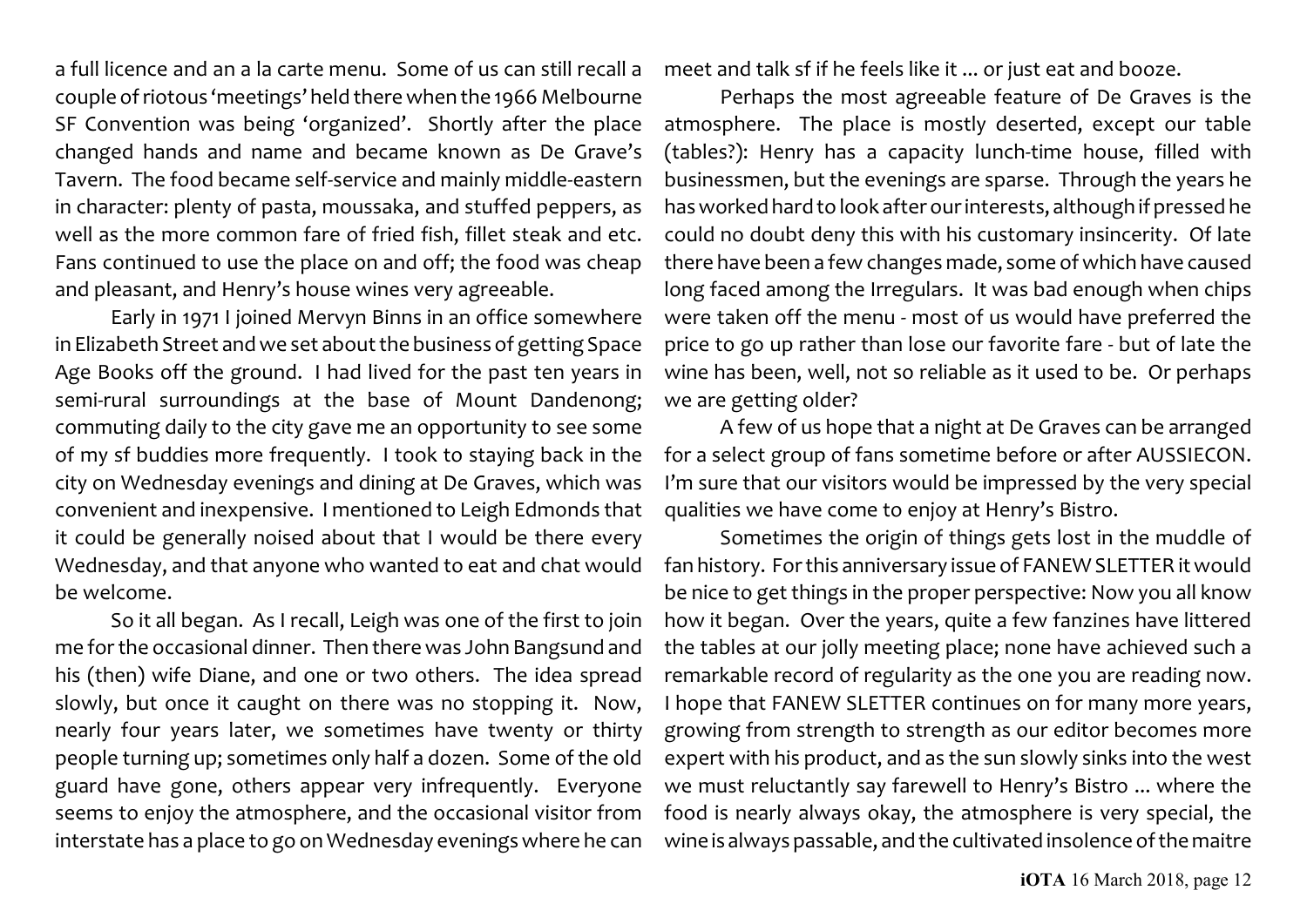unmatched anywhere that I know of. Thank you, Henry, for putting up with us so well for so long - and thank you, Jemma, for always smiling, and you, Maria, for somehow making the food more palatable than it sometimes looks.

Lee Harding, *Fanew Sletter* 24, February 1975

# Letters of Comment

## **'Of Course!' Moments**

Let's begin this column with a couple of 'of course!' moments. Robin Johnson, Helena Binns and others have reminded me that the photo on page 17 of *iOTA* 15 of the Hugo laden couple is of Ben and Barbara Bova.

More embarrasing, Helena has also reminded me - most kindly and graciously - that the photos of Aussiecon that I published last issue were hers. So when you're looking at that issue again, don't forget to attach a virtual ' photo by Helena Binns' on each of those photos. (If this were a paper fanzine and I had an old style mailing list I could send out amendment pages to you all, but modern technology doesn't allow that kind of thing.)

Dick Jenssen also commented, most kindly too, that it was difficult to tell the difference between what you wrote and what I wrote in the letter column so this new departure is Dick's fault if it doesn't work and mine if it does.

Dale Speirs, from Calgary, Alberta in Canada, gives us an interesting comparison"

In reading through the comments on SF conventions now and then in *iOTA* #15, I agree that today's conventions are not comparable with those of decades ago. Rather than me-too all the observations, I'd like to point out a different type of trend that has happened in Canada, the atomization of fandom and

conventions.

Calgary (population 1.2 million) had for many decades a big-tent convention called Con-Version, much the same as other general conventions. Something for everyone, from costumers to media fans to them that has read a book. It died after 2010 after the Old Guard had retired a few years earlier and handed over to the Millennials. They made a hash of it and ran it into the ground.

At about the same time, the new wave of fans came ashore. They did not know or care about traditional fandom, and stayed in their own pastures. Today Calgary has the following conventions:

Calgary Comic Expo, with 60,000 to 100,000 cosplayers and media fans. They take over all the big trade show buildings at the Stampede rodeo grounds. They have a parade through the downtown core. City officials and the tourist bureau fall all over themselves helping them because they are big spenders and very visible.

When Words Collide is a readercon created by the Old Guard after the death of Con-Version. No masquerade and the dealer bourse is strictly limited to books and nothing else. Membership is capped at 750, takes over a suburban hotel, and no one in City Hall knows it exists.

OtaFest is an anime convention held in the downtown convention centre, with 5,000 to 8,000 cosplayers.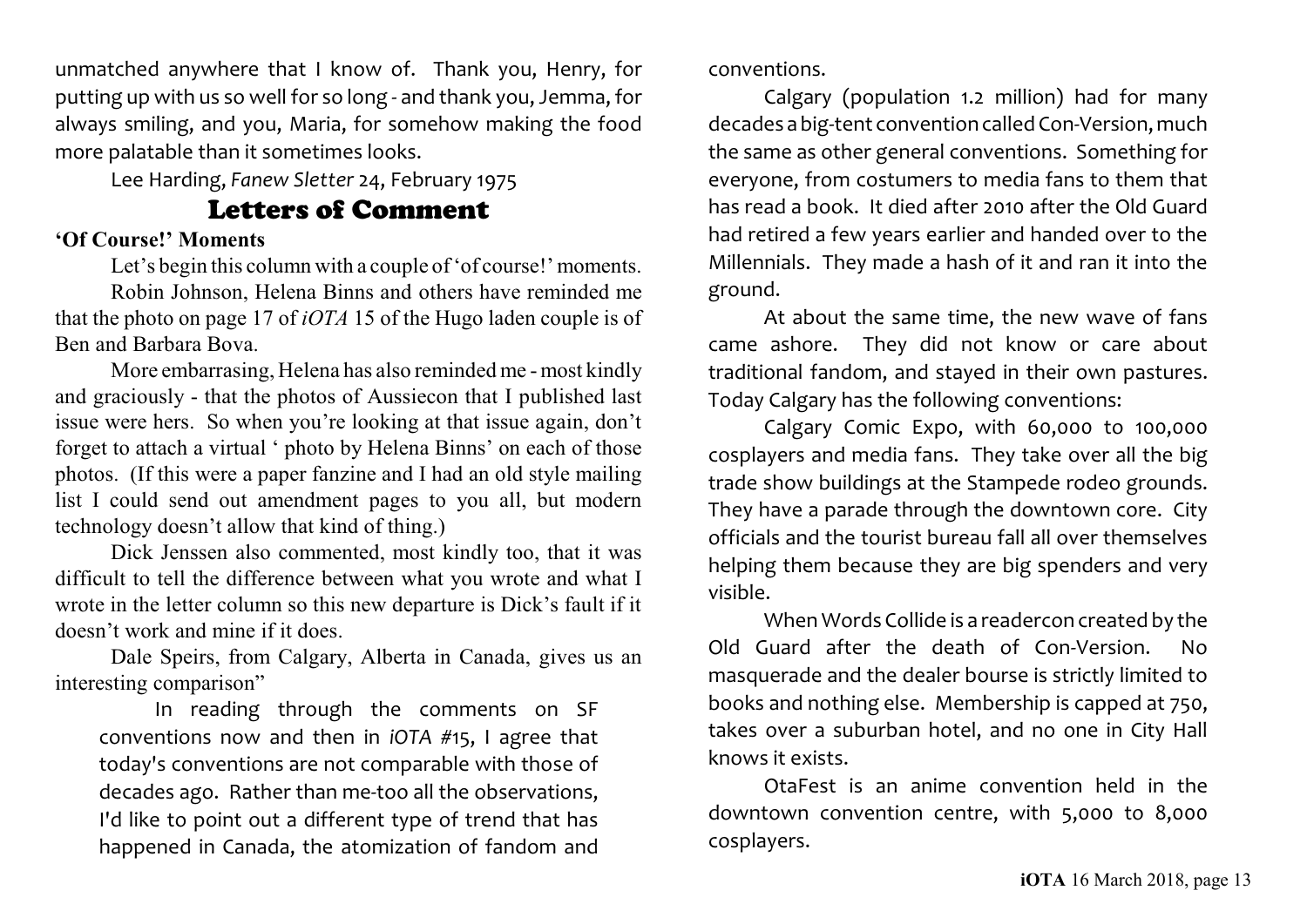Calgary Horror Con is a dealer bourse for cosplayers and goths. They get a couple of hundred visitors and are almost invisible.

I consider the atomization offandom to be a good thing. I only attend When Words Collide and enjoy it immensely. The other conventions draw away those who would swamp readers and authors, and leave us to enjoy like-minded people. I have nothing against cosplayers but I prefer my own kind, those who read. Litera scripta manet.

There seems to be a lot more happening in Calgary than there does in any of the larger Australian cities (four or so times larger in the case of Sydney and Melbourne). Not that I keep track of these things these days. I'm hopeful of finding out what the attendances were at Australian conventions in the 1960s and 1970s, no more that 200 I would suspect. Conventions are thus a lot bigger these days, but I still wonder if they are organized more with the consumer in mind than they once were.

We also heard from - Dick Jenssen, Jennifer Bryce, Gary Mason, Robin Johnson, Jessie Lymn, Bruce Gillespie and Roman Orszanski.

# 1964-66 Evidence of the Melbourne SF Club's Existence, thanks to Mervyn Binns

I've been doling out Mervyn's report in his irregular *Australian SF Newsletter* but, under the circumstances, I'm going to reprint here most of the rest of Merv's reporting on the Club's activities up to the eve of the 1966 convention. I would have preferred to set each of these extracts in its proper time and context and you will have to bear in mind, as you read this, that Merv wrote these extracts over a period of two years and that they appear in the midst of a lot of other material. In reading this you're doing what we do when we spend the day binging on many tv show episodes that originally appeared weeks apart.

Merv's main motive for publishing his newsletter was to let his friends and clients know what was being published and what he could supply for them. But among those lists and comments Merv also mentioned the activities - the ups and downs - of the Melbourne SF Club from time to time. By 1965 there were a number of actifans in Australia who had little significant contact with the Club but, because of its location in Somerset Place, it (and Jenny's Cellar it seems) were meeting places and thus focuses of fannish activity. However, while the actifans were writing about their activities for a largely overseas audience, Merv kept the Club going and the mentions he made of it in his Newsletter are really all that remain of those formative years of modern day Australian fandom.

# **March 1965**

#### NEWS AND VIEWS

Despite the continuing flowof paperbacks and books being published nothing really stands our. Heinlein's FARNHAMS FREEHOLD did not live up to expectations. Then again, we expect the best from him and when it does not meet the highest of standards we tend to criticize it a little more harshly. At least the sequel to DUNE WORLD has appeared as a five part serial (scream!) in *Analog*. This should be really good.

Despite my caustic comments on the TV series OUTER LIMITS in my last report I must admit that some of the recent shows seen here have been slightly terrific. The emphasis on the monsters seems to have been dropped. Eando Binder's I ROBOT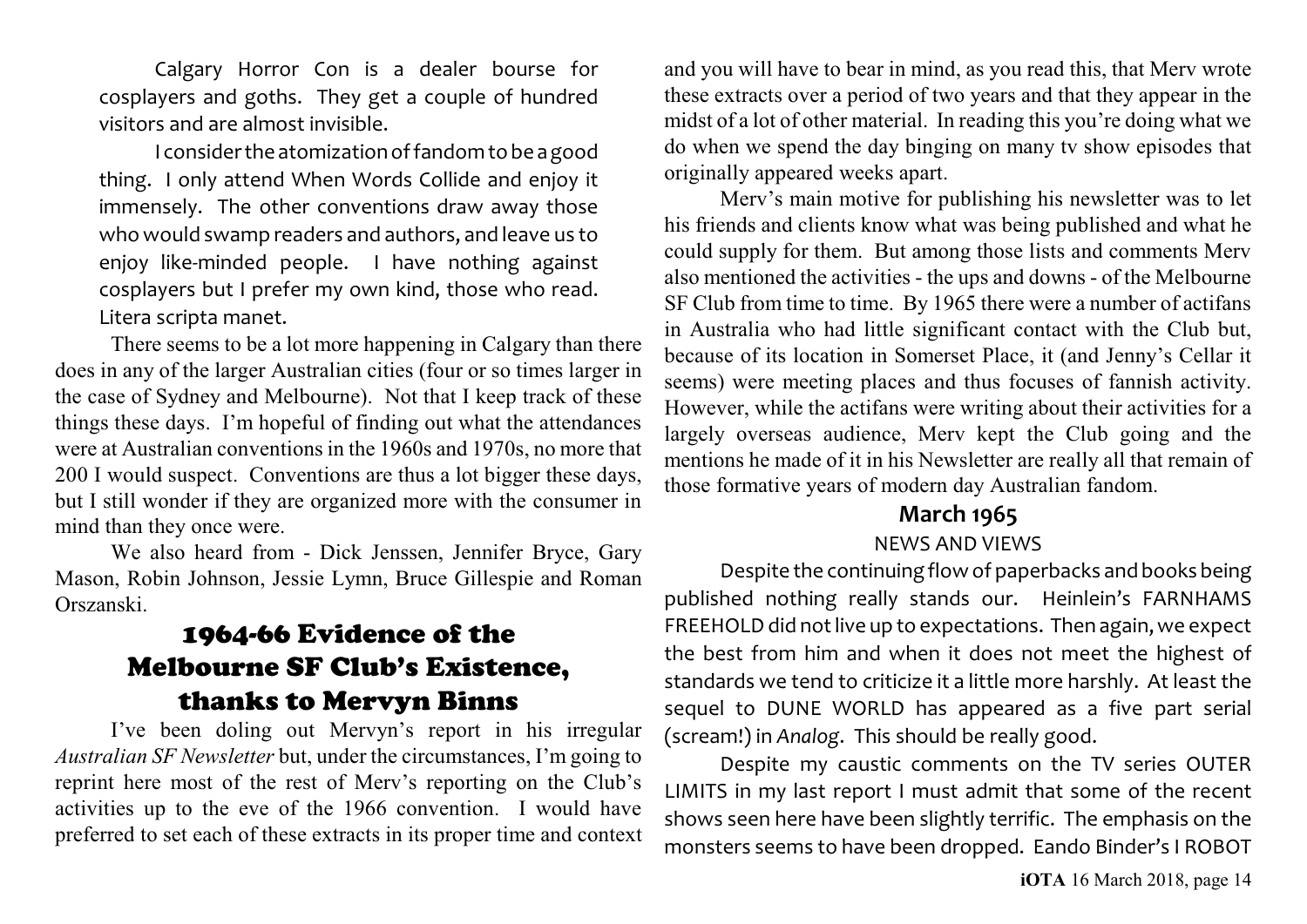was quite well done and one a week or two before called, I think, THE GLASS HAND, starred Robert Cup as the humanoid robot destined to spend thousandsof years carrying the remaining earth population on his person in the form of a wire recording. The latest, a two parts about an alien life force taking over human bodies to help it build a spaceship, is also really good. I would say that with the last few shows on this series, SF movies on tv at any rate have at last grown up. Another series just started from England, Dr Who, looks as though it may be fun but not to be taken seriously. The TV series based on JOURNEY TO THE BOTTOM OF THE SEA would not have to be much to be better than the original to be an improvement. This is due to start soon on one of the local channels.

Some years ago there was a flourishing group of SF fans in our sister city. From what I hear they tried to do things in a big way. I attended the 3<sup>rd</sup> Australian SF Convention and was suitably impressed. It would seem however that things were not all that they seemed and some people could not get their own way and, to cut a long story short, they succeeded in putting Aussie Fandom back about 20 years. It is against our nature to be organized in any way and despite brave attempts by various people to organize an Australia wide organization nothing very startling has come of it. I am not knocking these efforts but I must admit I have done little towards them myself. What makes fandom tick in the US and England at any rate. The conventions? What is the main attraction? Big Name authors? What contribution to fandom do the fan mags make? Help to make friends of fans many miles apart? Yes! Maybe a lot of them are a lot of rubbish but that is not so important. What is all this leading up to at any rate?

The Melbourne SF Club sponsored two Conventions in 1956 and 1958. They were reasonably well attended by local fans but very few interstate faces were seen. What happened to all the faces at Albury and Canberra and Sydney too as far as that goes? At any rate let us forget the past and look to the future. Wait for it!!!!!!

Discussions are already underway for a CONVENTION IN MELBOURNE in 1966. You will hear much more about it over the next few months but we can promise you now we are aiming at 'quality rather than quantity' this time.

The MSFC is still rolling along, it must be if we are talking about putting on conventions. However we would like to see more people at the meetings Wednesday and film nights. A trip to BALLARAT and a discussion at the Observatory was attended by six of our members on the 6 $^{\rm th}$  of March. Everybody enjoyed the trip. We should do it more often.

TWILIGHT ZONE has started on local TV again, now in hour episodes. The first was good but others have been mediocre despite the last, MUTE, scripted by Richard Matheson. Of the three episodes so far the first and the last were true sf as against the old style TV shows with a distinct fantasy aspect. They could improve.

### **June 1965**

#### NEWS and VIEWS

The headlines these days are what 'we' expected to see in the daily news around about now, but nowthat the time has come when every day a little bit more science fiction becomes science fact you still can't realize that it is fact. Seeing the United States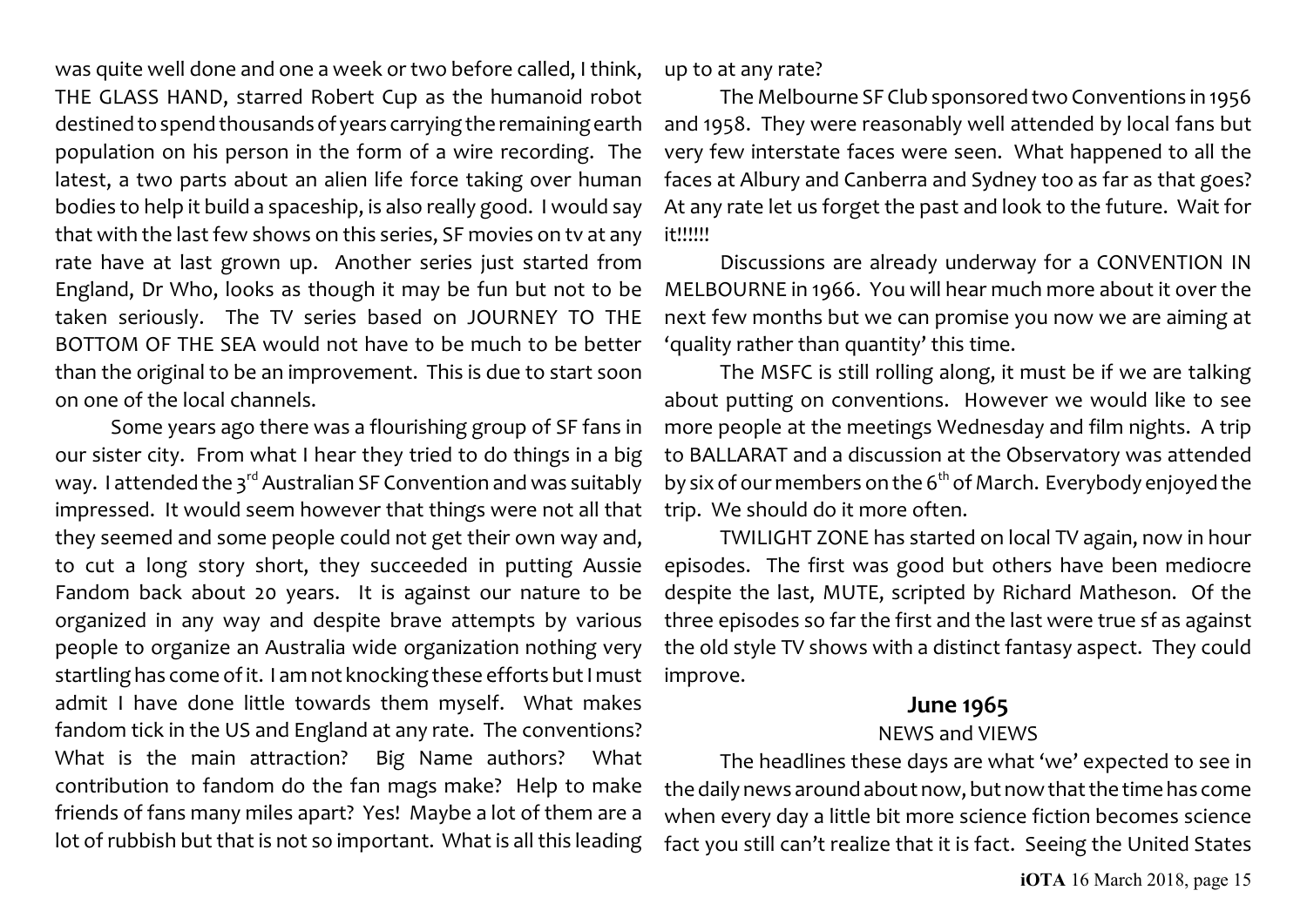Gemini film on TV tonight was not the letdown that I thought it would be. It was really terrific and I can't wait to see a better version of it in color and so on as soon, as we can get it from the NASA branch. The Russian 'walk' in space was not very clear and I think the American fil has had a much bigger impact on everybody. The frontiers of space are slowly but surely being turned back and we are very privileged to be her watching mans greatest adventure. Many people who knock the space program are unable to see the significance of it all. SF has prepared us to a certain degree so please let us be patient with the 'uninitiated'. The fact that we, the Earth, are just a speck of dust on a gigantic plane means nothing to people involved in their everyday efforts to just go on living. What is happening today will have more effect on the people of the future, though we are already beginning to feel the benefits of the space program it is only in small ways. Whether we, that is homo sapiens or his decedents, ever do the things we dream about with the help of our SF authors, we now will never know, but at least we can say we saw the promise of things to come.

#### \*\*\*\*\*\*\*\*\*\*

Nothing further to report on the  $7<sup>th</sup>$  Australian SF Convention. Everybody will be receiving a report very soon from the organizer John Foyster. One thing we can promise is a very good movie program. I am told we have now over 50 paid up members both here and overseas. Your subscription is needed now! What about sending 15/- to John Foyster at Box 57, Drouin, Victoria.

# **October 1965**

I am afraid this issue is a little late but I am finding it increasingly harder to find the time to work on it. Any rate we are here now and I hope I can get another issue out before Christmas. Nothing much happening around here at the moment except convention planning which I will mention more fully later on. Bert Chandler dropped in to see us recently at the club. He told us he has three books on the way from ACE. Jack Vance was in contact with Bert when he was recently in Sydney. His visit was disrupted unfortunately by the illness of his wife and I believe his daughter and they were unable to make it to Melbourne. Incidently we are endeavoring to induce some over seas authors to attend the Convention but nothing definite yet. Bert we hope will b here but it depends where his ship is at the time and whether he can get away.

The science fiction movie situation has been pretty grim. The only thing worth seeing and that purely for the spectacular effectswas CRACK INTHE WORLD. Worth seeing but don't expect too much.

As yet we have not seen Day of the Triffids in Melbourne. I would be interested to know if it has been shown in any other states.

By now I think the World Convention in London will be well over but as yet I have received no reports on it. The main think of interest to us will be what has won the Hugos for this year. It will be interesting to see if the fact that the Convention is being held in London has any effect on the voting.

Definite plans for the Melcon next Easter are not yet decided upon but you will receive full reports when available We have close on 50 members now but most are from interstate,

Dear Fans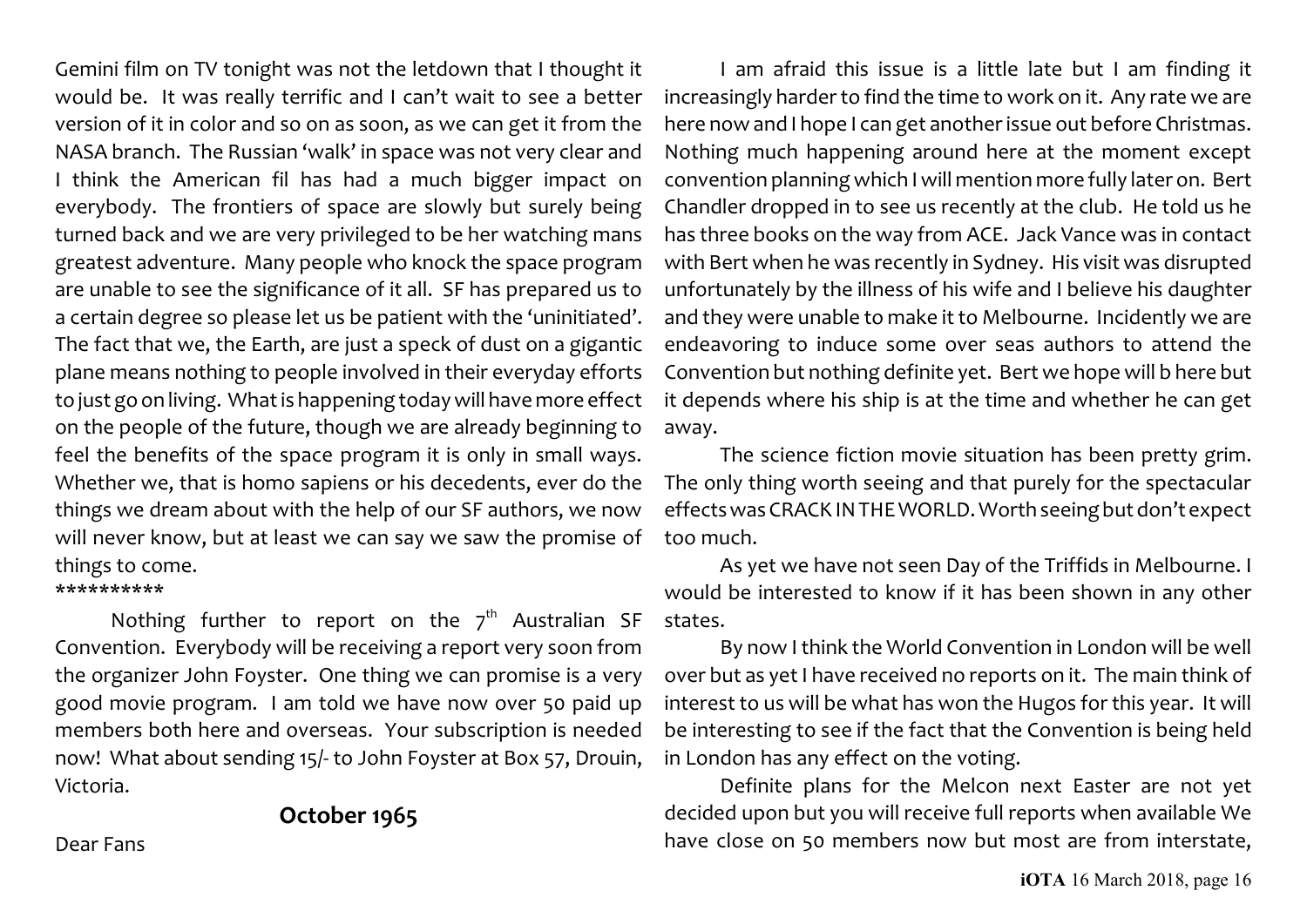country and over overseas. What about it you Melbournians? Don't leave it till the last minuet, join now!

#### \*\*\*\*\*\*\*\*\*\*

#### Dear Member

The club has been going now about thirteen years. I think this may be the unlucky one. I am getting very tired with trying to run the club as it should be run and carry on all my other activities as well. Over the years the club has been a break for me at times from the usual grind as it no doubt has been for very many others. I have made quite a lot of friends. We have had a bit of fun with conventions and so on and quite a lot of work has been done at times by a small number of club stalwarts. Whenever something has to be done there is always some one to help out, but not enough help has been given to me in the actual organization of the club and the library and so forth. A lot of the blame for this is entirely my own fault as I have not had the time to devote to things that they need.

Many or the library books are lost mainly because I have not had the time to chase members up and keep a proper check on things. I believe that if a thing can't be done properly it should not be done at all and I am now beginning to realize that I cannot run the club efficiently. Evidence to support this is the fact that we are over £50 in debt plus two months behind in the rent. We do have reasonable assets in the library books and the Film Group movie projector. If we closed the club tomorrow I would not come out losing, I don't think. I have threatened I know to close the club before but I have nowreached the point of no return. We have a convention coming up next year and I fully intend to keep the club afloat till then, but things will have to greatly improve over the time between now and the convention for me to be convinced that it is worthwhile continuing.

I am sorry we have reached this state of affairs and I will be sorry to see the club go so it is once again up to you. More people attending meetings and more constructive help in running and PUBLICIZING the club is the only thing that will convince me that it is worthwhile keeping on.

Yours sincerely

M Binns

PS We would appreciate it very much if the persons or person who has been borrowing items from our 'to be read in the club only library' please return same items.

If anybody has had any experience at upholstery we could do with some help on the club's theater seas. Please contact me if you can help and we will organize a working bee.

#### **January 1966**

#### Dear Fans

Well this looks like being a busy year. Plans for the  $\mathbf{\mathbf{7}}^{\text{th}}$ Australian Science Fiction Convention are underway.

The organizer John Foyster, has announced his engagement but has assured us this will in no way effect his running of the Convention.

Kiwi Merv Barrett is off to Spain next month. He has been with us at the Melbourne Sf Club for 3 to 4 years new and has been one of the most active members. His help in organizing the Film Group has been marvelous and we will miss him very much. I am sure every one in the club is behind me in wishing Merv and Jill the best of luck.

The attendance at the club has improved very much over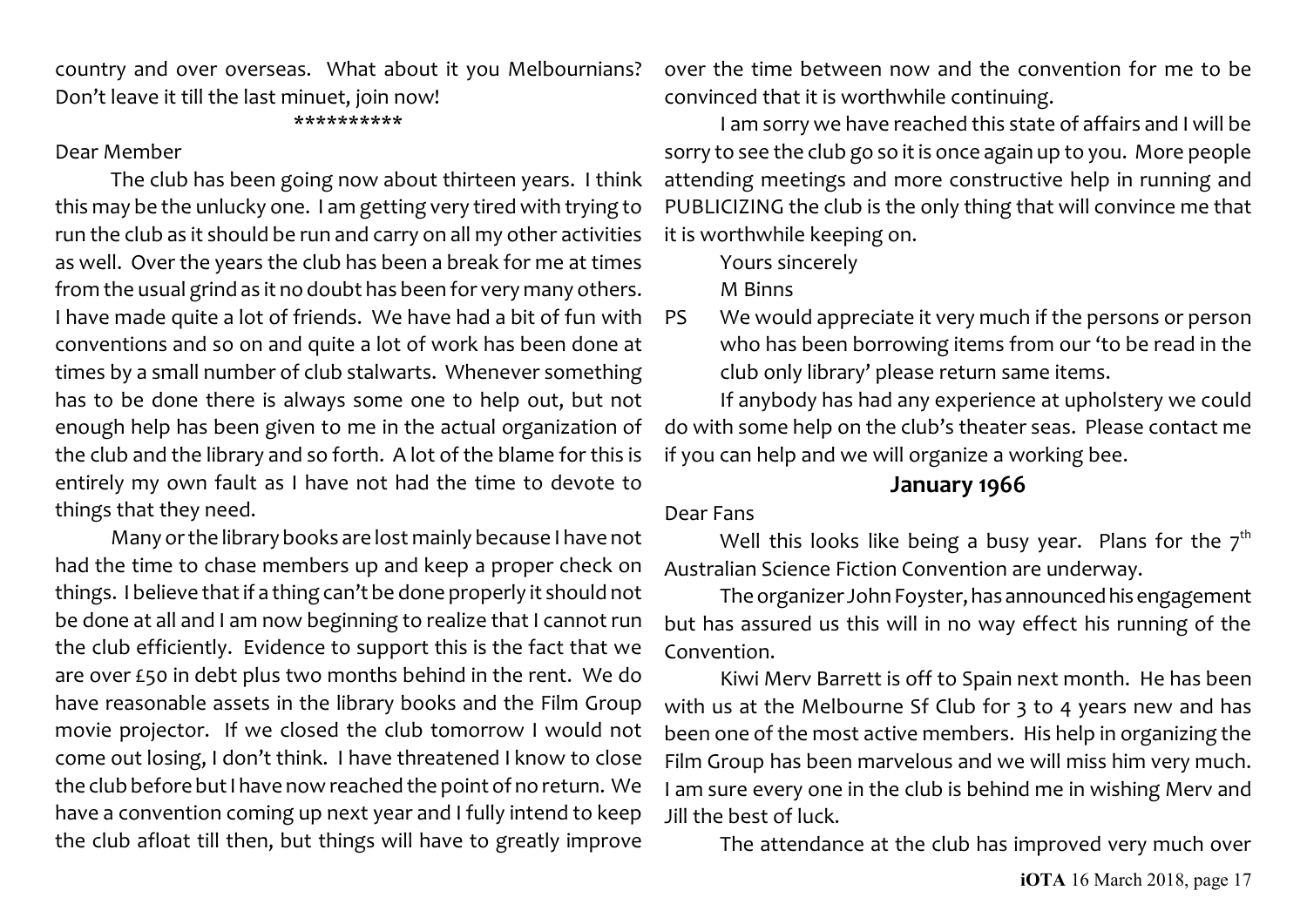the last two months. Financially speaking we are not out of the red by a long shot but we have cut the debt down a bit and we have paid our way as well. This is always the busiest time for the club as there are always a few people around during the holidays. However we have gained about four or five new members recently and we hope this trend continued. Our main concern is keeping the members supplied with library books. Newbooks are of course being added regularly and we are slowly catching up on our magazine wants. We urge all members to return the items they borrow as seen as possible particularly the new and recent paperbacks. Many of our most wanted items are missing altogether so please hunt about and make sure you do hot have any books or mags overdue. If you have any old material you do not want we will be glad of it.

Good quality wanted items are needed for the Convention auction. We do not want recent issues of magazines, books or paperbacks but practically any magazines published before 1950 would be okay and we consider rare or hard to get. So please let us have your lists as soon as possible. We will advise you what we will auction for you and you can forward some or bring it along to the Convention when you come. We will of course accept any material at all for sale which will be displayed at the Convention continuously. A 10% discount will be deducted on all items sold.

Most of you by now will have heard that E E 'Doc' Smith died last September. Most of us cut our teeth on his 'Lensman' series and very few writers were quite as colorful in their descriptions of the fabulous 'space opera'. Exaggerated as they are they are still great fun to read and some of the most sort after books. Nearly all the Lensman books are out in PB now. Hugo Gernsback had been honored by the World Convention naming the best SF awards afer him. Something should be done to honor 'Doc' Smith in the same way.

### **APRIL 1966**

# SPECIAL CONVENTION ISSUE The  $7^{\rm th}$  AUSTRALIAN SCIENCE FICTION CONVENTION EASTER April 8<sup>th</sup>-10th

The venue for the convention is the Melbourne SF Club room at 19 Somerset Place, Melbourne C1 2<sup>nd</sup> Floor. The program is roughly as follows but members will receive a circular from the organizer.

Friday  $8<sup>th</sup>$  Afternoon Informal getting to know one another 2pm Auction of sf magazines, books and artwork Night Movie, Metropolis

Saturday from 11am

Afternoon Discussions and Authors panel Night Movie The Seven Faces of Dr Lao or The Haunting

Sunday from 2pm

Afternoon Talks and further auctioning Night Movie, The Haunting or Dr Lao

We have a number of short films also booked including some of the NASA films so I would think that the night programs will be starting fairly early. For full details keep in contact with John Foyster the Organizer or myself. Keep those memberships coming in now It is absolutely essential that we know how many people are attending as soon as possible. Not only do we need the cash to cover all the expenses we need to make sure we have ample seating and enough refreshments to go around. So: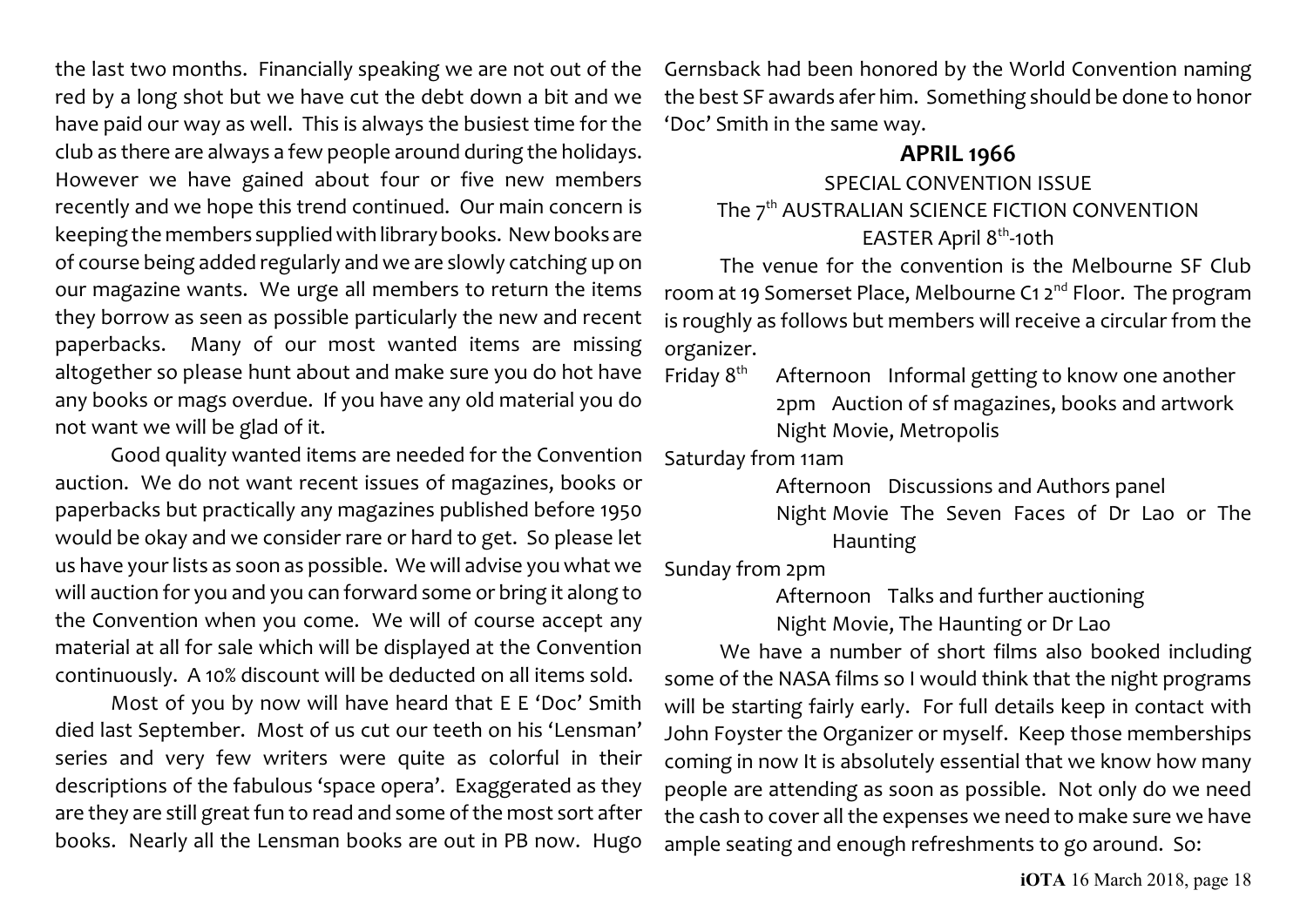#### JOIN THE CONVENTION NOW!

Finally best wishes to the convention, best of luck to John Foyster and the rest of the committee and I hope everybody has a marvelous time. If we all turn up and find Foyster not there we will know he has skipped off to the Mediterranean or somewhere with his new wife, after Merv Barrett and Jill.

.....

.....

This will be the third convention I have been associated with. Most of the people connected with them have left the scene. Bob McCubbin has found his school teaching duties more time consuming. Ian Crozier got himself married, enough said. Barry Salgram the play organizer, now local rep for Newsweek. Everybody's mate Tony Santos succumbed to his asthma and we all miss him very much. There are many others of course also on the go some like Don Latimer and Keith McLelland we still see occasionally in the Club. As for myself, well I never know what I was letting myself in for when I accepted the job of Librarian of the SF club some years ago. It has been a lot of fun at time and a lot of work but with a little more help from members I think I can keep it going for a while yet. Although we have not put a lot of time into this convention - I really think we were a bit ambitious on the others, but we were let down badly bu the country and interstaters - I think this will prove to be the best. We have a strong film program, we hope to have well known author Bert Chandler and we also have a few surprises in store ...

The auction catalogue is now closed but it you have anything to add make a list of it with your name and address on the top, put the reserve prices if any and bring them along on

Friday about 11am. We have quite a lot to auction including some rare books and magazines. There will also be tables where we will lay out the piles of magazines and books for sal other than those to be auctioned.

.....

Over the years since the first Melbourne Convention the amount of good sf material available has increased considerably. First the American import restriction went then the space race started and seemed to make the demand for sf bigger than ever. Paperback books in general are enjoying a boom which evidently is here to stay and sf has not been left out. An average of 12 a months pub titles are being published in America and the British are not far behind. ...

The SF field in movies leaves much to be desired. You can count the good ones on one had. Nothing new has been released here recently. The Day of the Triffids is definitely banned. This censorship mob is enough to drive you crazy. The promise of good things to come on TV has not been realized. Journey to the Bottom of the Sea is only fair, Outer Limits was good while it lasted, The Twilight Zone also did not last very long and the latest which has some very good effects at times is purely juvenile Lost in Space. Thunderbirds the British puppet series is extremely good but you can pick a lot of holes in this as well as Lost in Space. We can only watch and hope that we will eventually get somebody to produce an sf movie or series that will stand up to our criticism. Just a little more research and a little more thought put into the background to the stories would make all the difference. A good example of what could be done was a recent play on ABC TV 'Campaign for One' which deals with the problem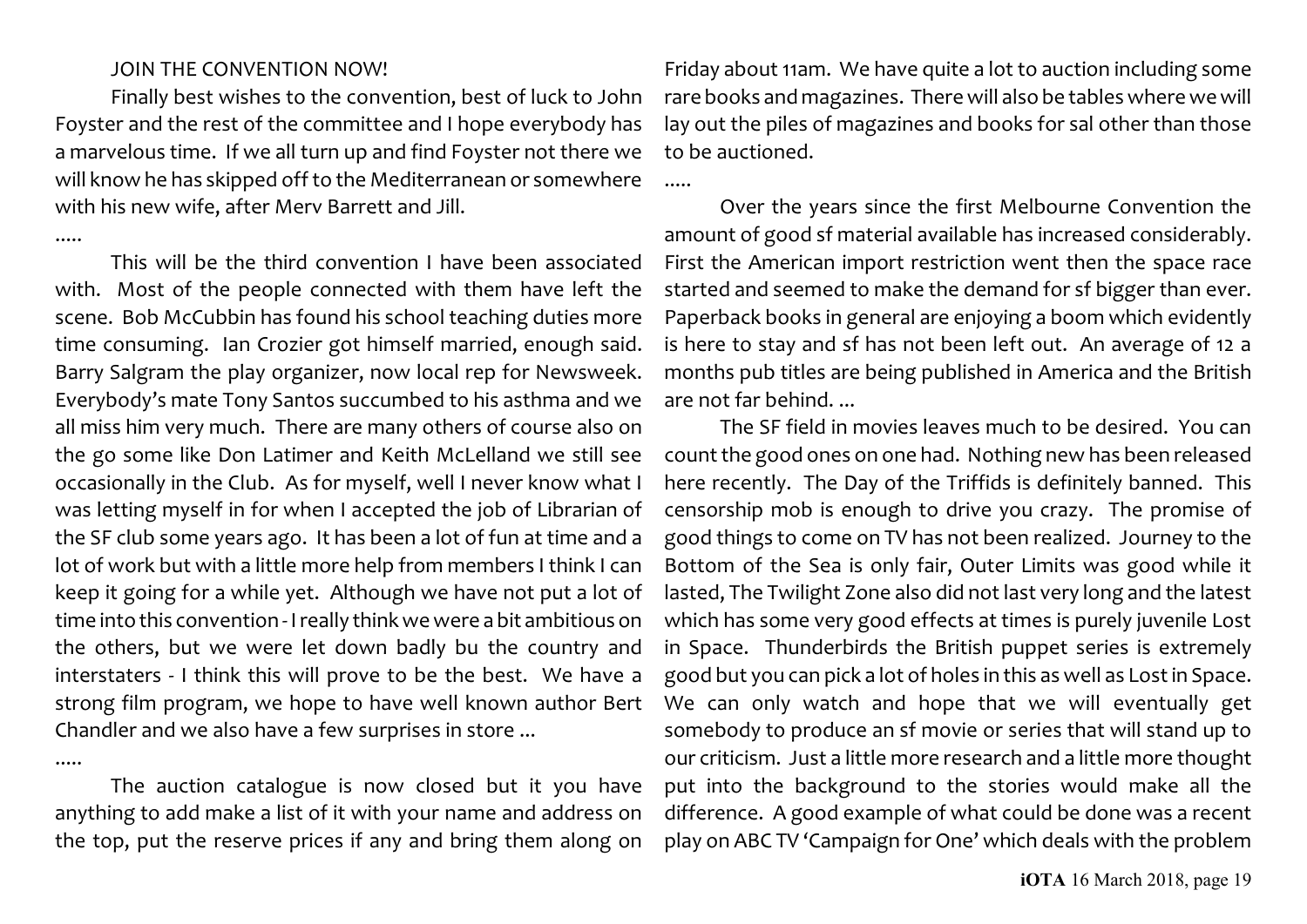of am astronaut trapped in space and the political implications of same. We hope to have Set Designer Kevin Bartledd at the convention to tell us how he put together the very effective set.

(Mervyn Binns, various issues of the *Australian SF Newsletter*, 1965 and 1966)

# 1971 - National Convention Report

So, let's move on only a handful of years to the convention which most who were there remember as Gelaticon, for reasons that will become obvious in a page or two. (A photo of the event appears on page 27 of *iOTA* 06.)

This report appeared as part of the editorial of John Bangsund's, *Australian SF Monthly* 2, published in 1971. The first couple of paragraphs refer to an episode in John's fannish life when he wanted to 'Organize Fandom' (as most fans want to do at one time or another - I call it the 'Futurian Affliction' for shorthand). Having recovered from this difficulty John then wrote many thoughtful and entertaining pieces - time for an anthology?

'Some mute inglorious Milton here may rest, some ...' Oh, pardon me - just waxing melancholy a bit. Gives it a nice shine, you know.

The cover of this issue marks, shall we say, not to put too fine a point on it, a change in direction for *ASFM*. Backwards? Forwards? Who knows? But, with all the supercargo jettisoned, you can be sure that wherever we're headed now we'll be moving more comfortably.

I wanted to explain in this editorial exactly why *ASFM* has changed direction, why the Yearbook, Directory and other things have been abandoned, and why I can't really get excited about Ron Graham's new venture; but it's such a nice, mellow early-

autumn kind of day today, and I've already written half a dozen unsatisfactory drafts and don't feel like trying again. However I go about the subject, what I write seems to come out sounding bitter and twisted, and I'm not bitter. Twisted, yes, but that's congenital.

So let's talk about the convention instead.

About ninety people attended the tenth Australian SF Convention at the University of Melbourne on 1<sup>st</sup> and 2<sup>nd</sup> January. Under the direction of John Foyster, Leigh Edmonds and Lee Harding, the convention was something of a departure from others of recent years.

The programmereliedonshort, concentratedsegments and long free periods, and this approach seems to have paid off. There were no films, apart from some 8mm movies of Ron Clarke's travels. (Unfortunately Ron ran short of money while overseas, with the result that he has an extensive documentary of the reconstruction and fitting-out of the double-decker bus in Sydney, but only about forty seconds of Heicon. I recall doing something similar when I was about sixteen; on the second day of my fortnight holiday in Sydney I tool 96 photos of animals at Taronge Park Zoo, then discovered that I couldn't afford any more film. If anyone is interested in those snaps, by the way, I still have them, and if there's a spare hour or so during the next convention I could ... I couldn't? Oh.) Since every Australian convention of recent years has relied on films for a large part of its programme (and a large part of its membership), this was rather a gamble; but the committee was convinced that we could entertain ourselves, and we did.

To cater for the film fans, the Melbourne Fantasy Film Group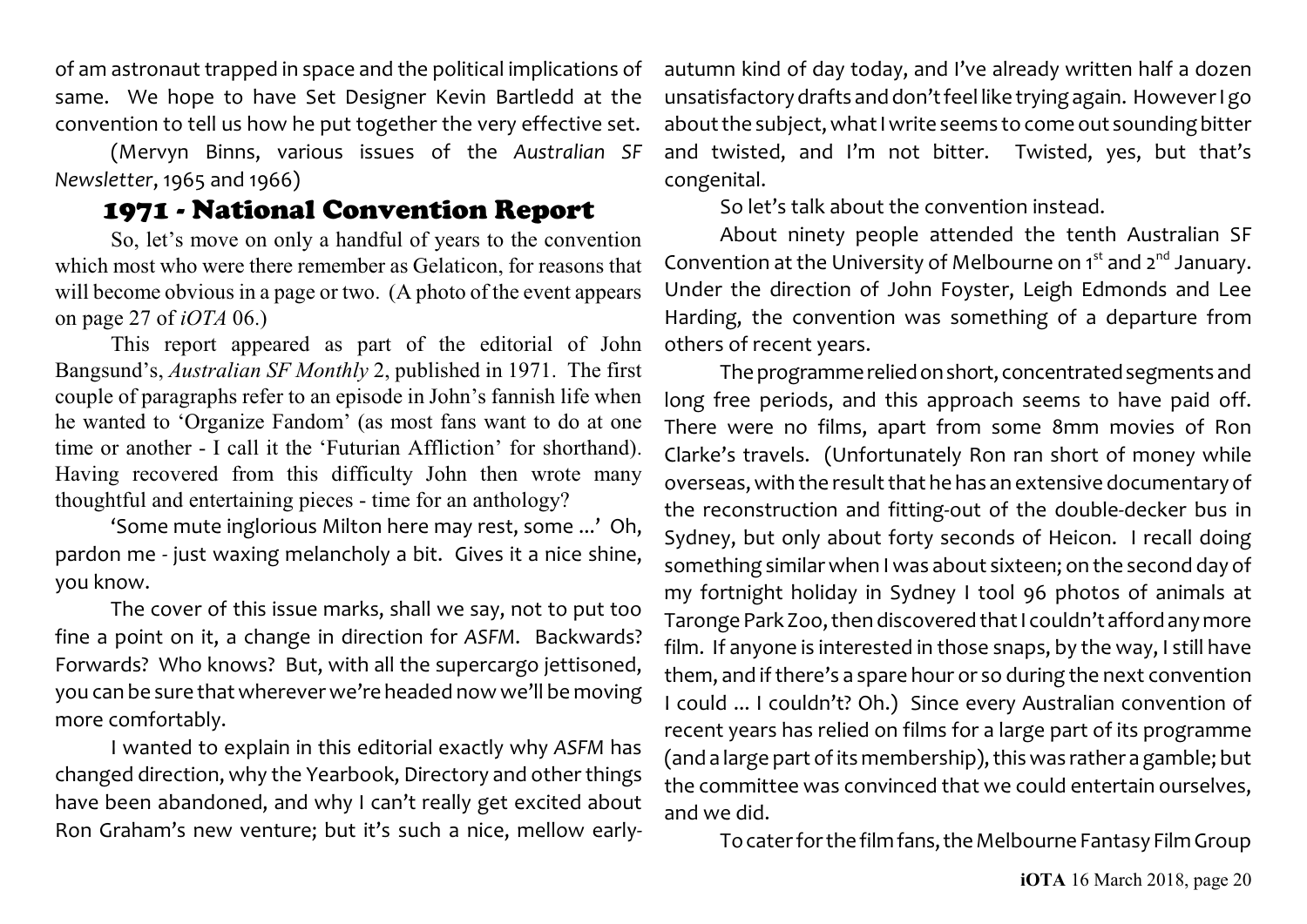put on an excellent programme at the Capri Theatre, Murrumbeena, on January 3<sup>rd</sup>. It included LAST YEAR AT MARIENBAD, WORKISAFOURLETTER WORD, MOONZERO TWO and a superb, reported to be complete, version of METROPOLIS.

At the business session, the Australia in 75 Committee was formally instructed to bid for the 1975 World Convention.

Conventions are for people, and the organizers are to be congratulated on never losing sight ofthis. The programming was excellent, and the committee was quite prepared to scrap segments when it felt people were tired or just wanted to sit around and talk. The emphasis on self-entertainment was fully justified: no film could be quite as entertaining, for example, as Carla Harding, Elizabeth Foyster and an invisible Martian (played brilliantly by Kevin Dillon, who was in Sydney at the time) discussing what it's like being married to science fiction.

The Paul Stevens Show,which is becoming something of an institution at Melbourne conventions, was actually scripted this year - though, regrettably, not rehearsed. (Or is it regrettable? Paul's shows tend to give pretty much the same impression as his fanzines - haphazard productions, ragged at the edges, yet interesting enough to persevere with and occasionally showing sustained glimpses of inspired comedy. Would a little more thought and planning ruin this? I am fairly confident we will never know.) Paul interviewed Superman (played, somewhat unconvincingly, by Peter House, who is lean and red-bearded and had considerable difficulty in seeing his notes without hisglasses); John Foyster interviewed Olaf Bangsound, publisher of Parallel Books (in which role Lee Harding gave a most impressive characterization of myself, L Ron Hubbard and Doctor

Strangelove, more of less simultaneously); and I vaguely recall making an appearance as Professor Humphrey Tape of the University of Ard-Knox, delivering an address on the neglected science of ektachiasology. (I can remember wishing very sincerely that I could have invented a word easier to pronounce than that one. At the time Iwas in a rather relaxed state, and every time the audience responded particularly enthusiastically I wondered whether it was laughing at my very erudite puns or my slight difficulty in delivering them. I have subsequently heard John Foyster's tape of this programme, and I seem to detect a certain note of hysteria in my performance. Whether this constitutes an argument for oragainstrehearsing the Paul Stevens Show, I'mnot sure.)

Press coverage of the convention was the heaviest yet experienced here. The New Year break is a dull patch for the Press, and it was made even worse than usual this year when unseasonable rain washed out the Test Cricket. I suppose ninety people talking about sfis ultimately as worthwhile and significant as several thousand people watching a few men in white knocking a little ball around a paddock, but that's not the way the Great Public sees things.

Dick Jenssen, the Melbourne fan who shares a body with Dr Ditmar Jenssen, a lecturer in meteorology at the University of Melbourne, was interviewed by TV, radio and newspaper reporters, and his comments led to the Great Public being fed the 'news' that science fiction is dead and fans are mostly drug addicts. What Dick had to say was, in fact, perfectly reasonable, but the Press chose to distort it. To say that some fans are on drugs is about as significant as saying that some fans are